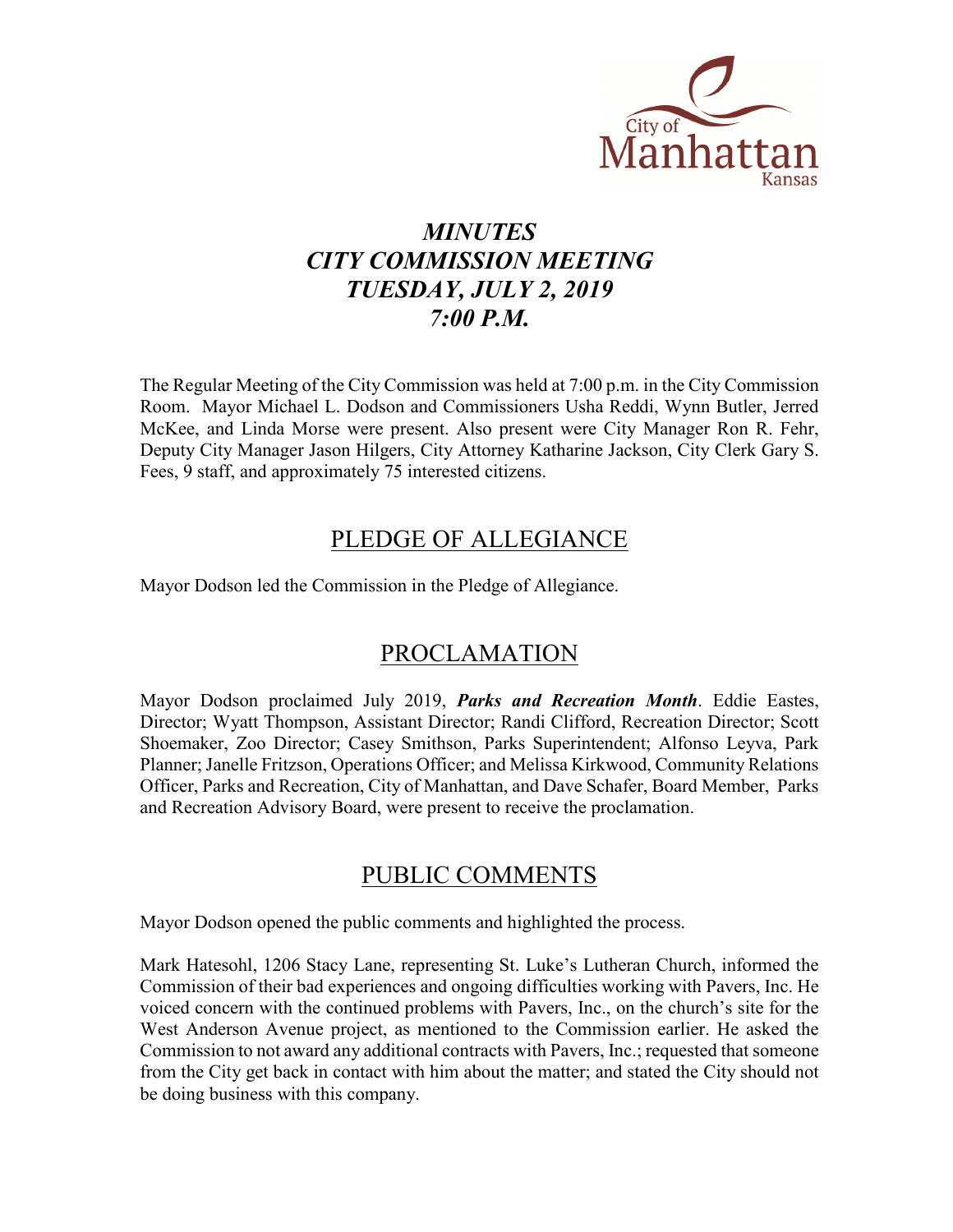### PUBLIC COMMENTS *(CONTINUED)*

Jerry Sextro, 314 N. 11<sup>th</sup> Street, Secretary, Flint Hills Human Rights Project, discussed the need for safe and affordable housing in Manhattan as well as urged the Commission to take the necessary steps forward to consider mandatory rental registration and inspections for a safe rental environment in the community.

Hanna (no last name provided) stated that she is 27 years old and has been a Manhattan resident for two and a half years. She expressed support for making Manhattan a sanctuary city for immigrants from the United States Immigration and Customs Enforcement (ICE). She expressed support for a public declaration of noncompliance from ICE because immigrants are a valuable part of the community and they deserve to live safe and happy lives.

Richard Hill, 433 Houston Street, representing landlords of Manhattan, informed the Commission that for three years, the housing item was discussed and finally an agreement made between landlords and the City on a registration program. He said that landlords were told there would be a five-year period of trying this program before anything further would come up. He stated that State law says no county or city shall adopt or maintain a residential property license ordinance or resolution, which includes a required periodic interior inspection unless the lawful occupant consents to such interior inspection. He then provided the legal definition of a lawful occupant and stated the person in control of that property would have to give the City permission to go into that property.

Hearing no other comments, Mayor Dodson closed the public comments.

### COMMISSIONER COMMENTS

Commissioner Morse encouraged citizens, especially the Northview area residents, to continue to watch the Tuttle Creek Lake levels and to be prepared as the water is still high. She stated that if residents have ideas to keep the number of houses at risk from growing, the Commissioners would like to hear from you. She reminded everyone that Furniture Amnesty Day would be on Friday, July 26, 2019.

Commissioner McKee provided information on the Mandela Washington Fellows program and stated that he attended a welcoming reception at Kansas State University for those Young African Leaders participating in the program. He encouraged everyone to welcome the Fellows to the community and if you have the opportunity, to interact with them during their time in Manhattan. He also discussed affordable and quality housing in Manhattan. He stated that he appreciates the continued support for rental inspections and a push for a better environment.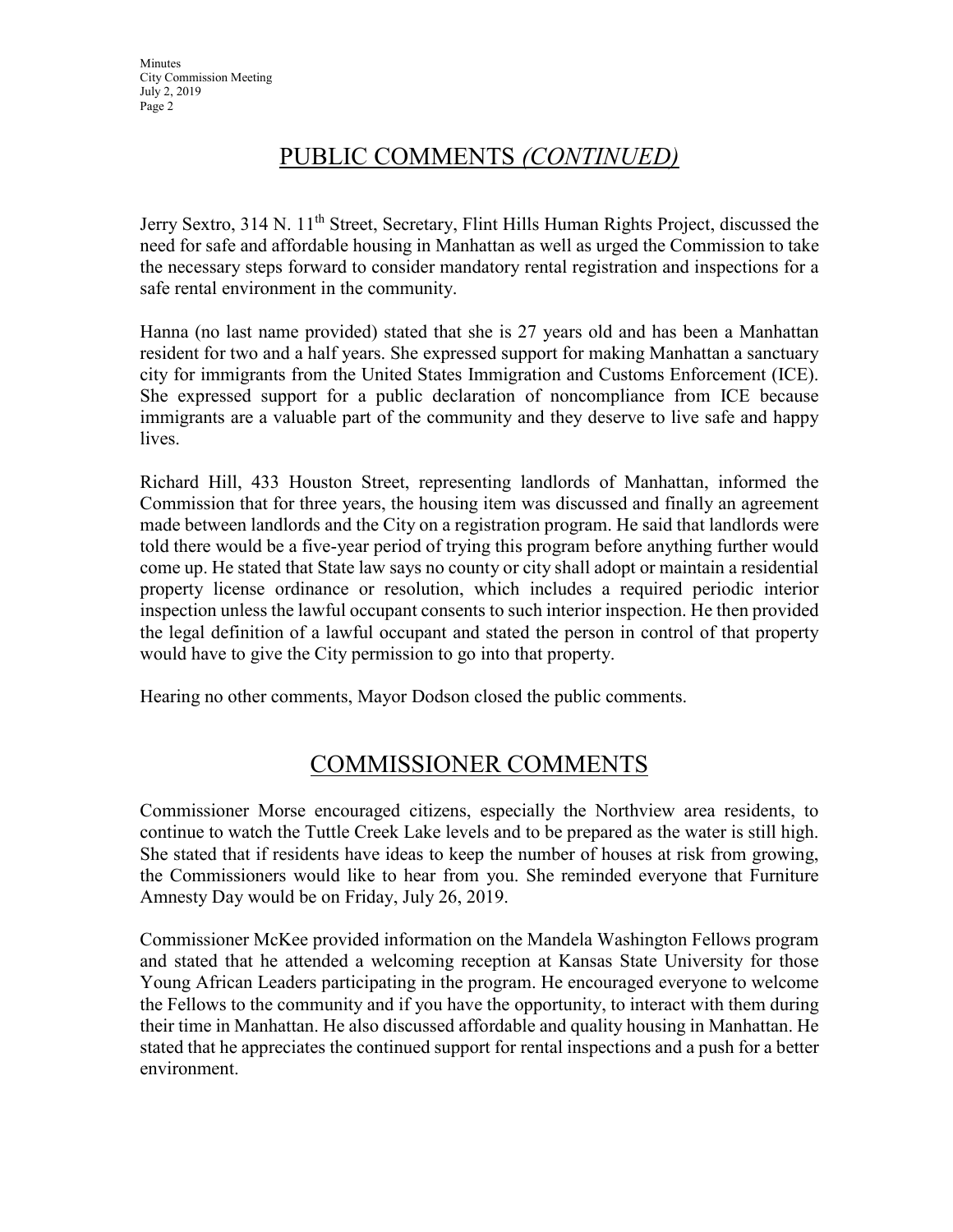### COMMISSIONER COMMENTS *(CONTINUED)*

Commissioner Butler highlighted the social services donation program and encouraged utility customers to add \$1 or whatever amount you would like to your monthly utility payment to go to the Social Services Advisory Board for capital improvement requests. He reminded the community to pay attention to the rules regarding fireworks and stated that information can be found on the Riley County Police Department website as well as to be mindful that many animals are not in favor of all the banging. He also said the T. Russell Reitz Animal Shelter has some nice animals to adopt and to make sure that you license your animals.

Commissioner Reddi reminded the community that Independence Day is Thursday, July 4, 2019, and to use fireworks safely. She said that the Manhattan Municipal Band is playing in City Park tonight and that Junction City and Wamego will be having their annual public firework displays for everyone to attend. She stated that Manhattan is trying to be a very inclusive community and have implemented policies, but continue to make improvements to be where we need to be. She encouraged everyone to have a safe and fantastic Fourth of July.

Mayor Dodson encouraged everyone to have a safe Fourth of July. He said to make sure to stay well hydrated and if you are in the sun, to have enough shade too. He discussed high water areas and encouraged everyone to be careful if you are on the water, especially given the recent rescue event of two individuals on the Kansas River.

Ron Fehr, City Manager, provided a brief update on elevation levels and water releases planned by the Corps of Engineers at Tuttle Creek Dam. He also discussed levee protection measures and priority areas.

### CONSENT AGENDA

(\* denotes those items discussed)

### **MINUTES**

The Commission approved the minutes of the Regular City Commission Meeting held Tuesday, June 18, 2019.

### **CLAIMS REGISTER NO. 2916**

The Commission approved Claims Register No. 2916 authorizing and approving the payment of claims from June 12, 2019 – June 25, 2019, in the amount of \$3,400,101.90.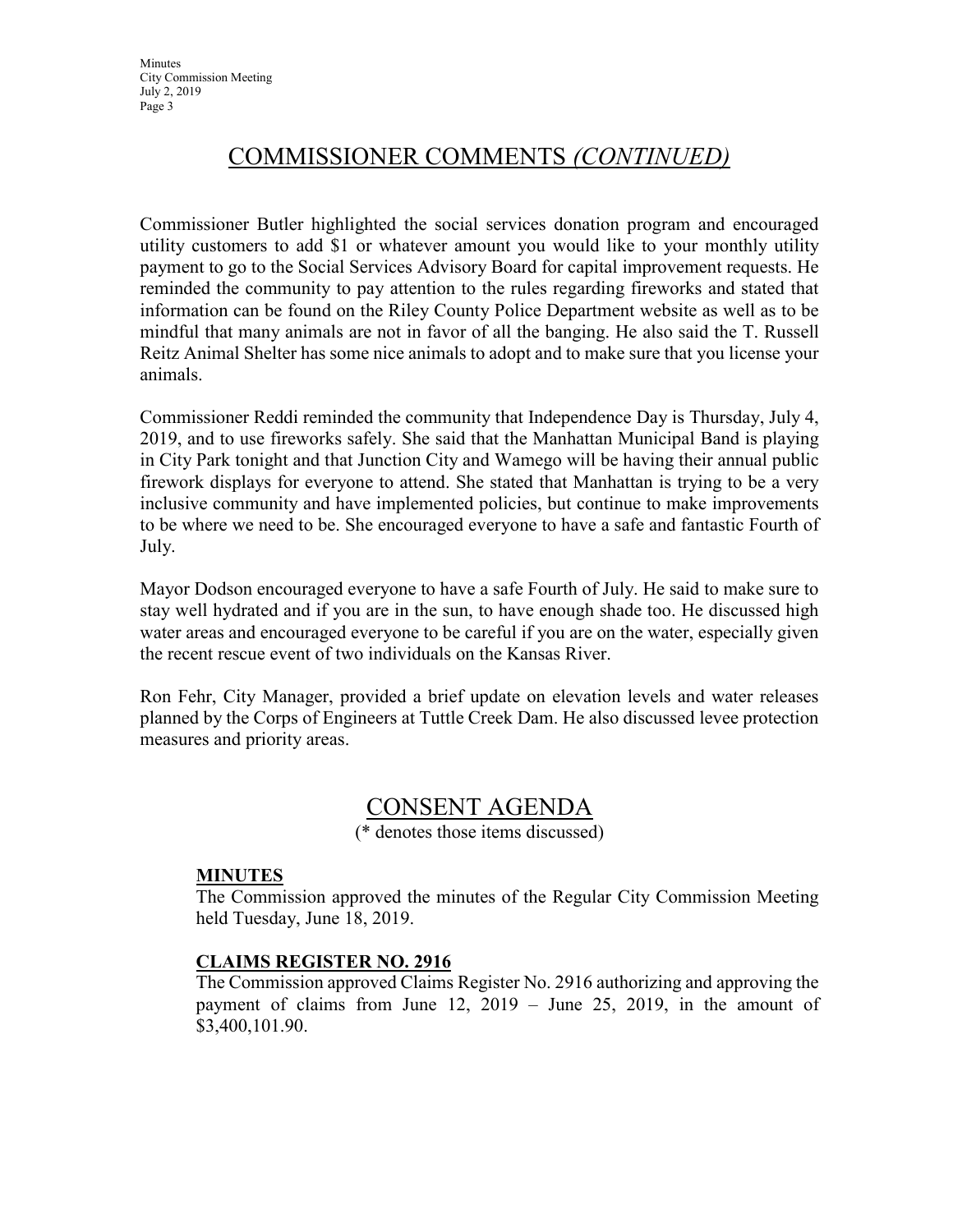### CONSENT AGENDA *(CONTINUED)*

### **FINAL PLAT – ELIJAH ADDITION**

The Commission accepted the easements and rights-of-way, as shown on the Final Plat of the Elijah Addition, generally located west of Grand Mere Parkway at the future intersection of Chapel Hill Road and Victory Drive, based on conformance with the Manhattan Urban Area Subdivision Regulations.

### **RESOLUTION NO. 070219-A – SET PUBLIC HEARING DATE – AGGIEVILLE REDEVELOPMENT PLAN**

The Commission approved Resolution No. 070219-A setting August 20, 2019, as the date for a public hearing to consider the proposed Redevelopment Plan for the Aggieville Project Area in the Aggieville Redevelopment District in Manhattan, Kansas.

### **\* RESOLUTION NO. 070219-B – AUTHORIZE SALE OF COMMUNITY HOUSE BUILDING**

Commissioner Morse highlighted the item and stated that with the use of Economic Development Funds, she wanted assurance that the property taxes would be kept current.

Ron Fehr, City Manager, provided additional information on the item and highlighted the City's policy for special assessments for infrastructure.

The Commission approved Resolution No. 070219-B authorizing the Mayor and City Clerk to execute an Agreement providing for a Grant for the redevelopment of the Community House, in a maximum amount of \$500,000.00 using Economic Development Funds, to be issued only after a \$2 million expenditure, and establishing a Restrictive Covenant ensuring the structure maintains its historic designations; a Deed; and any other documents necessary to facilitate the sale of the Community Building, located at 120 North 4<sup>th</sup> Street, to Switchgrass Development, Inc.

### **CONTRACT AMENDMENT NO. 1 – SOUTH MANHATTAN AVENUE (SW1802) AND PECAN CIRCLE (SW1803) TRAIL CROSSINGS**

The Commission authorized the Mayor and City Clerk to execute Contract Amendment No. 1, in an amount not to exceed \$17,220.00, with Schwab-Eaton, P.A., of Manhattan, Kansas, for the South Manhattan Avenue Trail Crossing (SW1802) and the Pecan Circle Trail Crossing (SW1803) projects.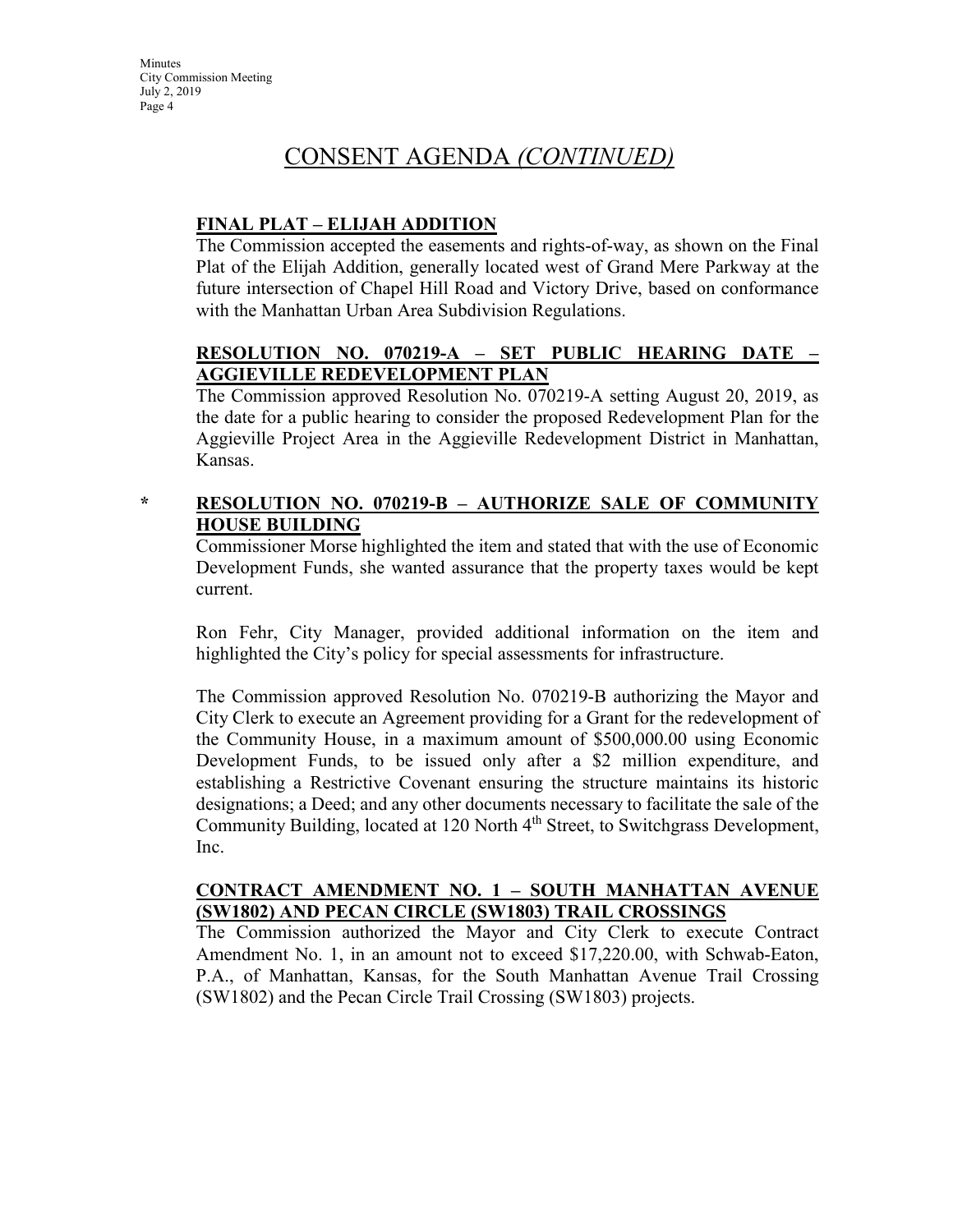### CONSENT AGENDA *(CONTINUED)*

### **CHANGE ORDER NO. 1 – 2019 CONCRETE STREET MAINTENANCE, PHASE I (ST1901)**

The Commission authorized the Mayor to execute Change Order No. 1, resulting in a net increase in the amount of  $$150,000.00 (+23.48%)$ , to the contract with T & M Construction, of Junction City, Kansas, for the 2019 Concrete Street Maintenance, Phase I, (ST1901) project for additional concrete street repairs.

### **AWARD CONTRACT – REPLACE WASTEWATER TREATMENT PLANT FACILITIES ROOF COATING (SS1910, CIP #WW089P)**

The Commission awarded and authorized the Mayor and City Clerk to execute a construction contract in the amount of \$150,422.39 to Midwest Coating, Inc., of Topeka, Kansas, for the 2019 Replace Wastewater Treatment Plant Facilities Roof Coating project (SS1910, CIP #WW089P), to be paid from the Wastewater Fund.

### **BOARD APPOINTMENTS**

The Commission approved the following appointments by Mayor Dodson to various committees of the City.

### *City-University Special Projects Funds Committee*

Re-appointment of Theo Stavropoulus, 1739 Kings Road, to a two-year At-Large term. Mr. Stavropoulus' term begins immediately, and will expire June 30, 2021.

### *Special Alcohol Funds Advisory Committee*

Appointment of Ansley Chua, 1000 Stratford Circle, to a three-year term. Ms. Chua's term begins immediately, and will expire June 30, 2022.

Re-appointment of Jurdene Coleman, 4573 Sunflower Slope Drive, to a threeyear term. Ms. Coleman's term begins immediately, and will expire June 30, 2022.

Mayor Dodson opened the public comments.

Hearing no comments, Mayor Dodson closed the public comments.

Commissioner Morse moved to approve the consent agenda, as written. Commissioner Butler seconded the motion. On a roll call vote, motion carried 5-0.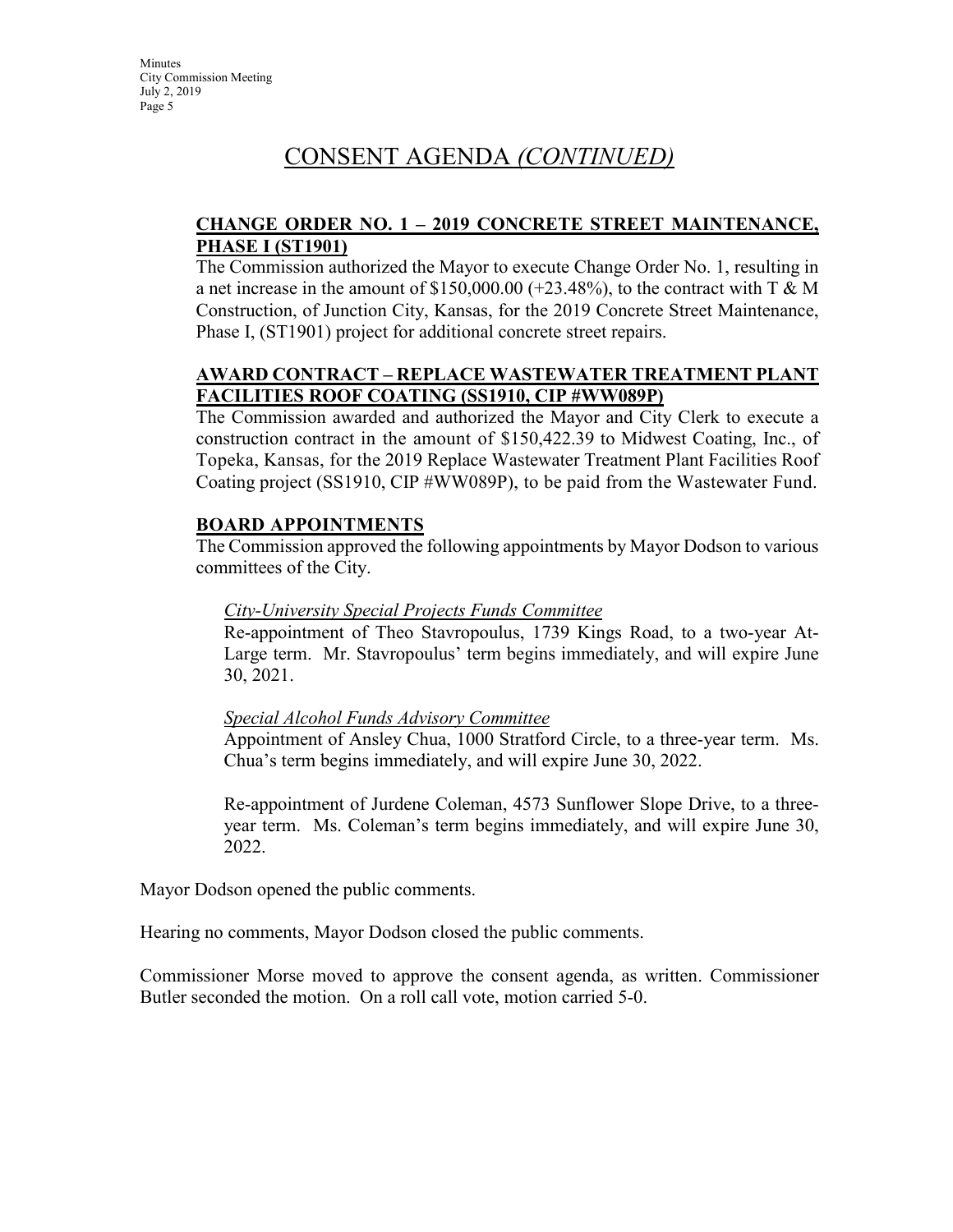### PUBLIC HEARING

#### **PUBLIC HEARING - MUNICIPAL FACILITY REVIEW - WOODROW WILSON ELEMENTARY SCHOOL PROPOSED PARKING LOT (600 OSAGE STREET)**

Barry Beagle, Senior Planner, presented an overview of the item. He highlighted the Municipal Facility Review process, presented the proposal from USD 383 for a proposed parking lot at 600 Osage Street, discussed the Manhattan Urban Area Planning Board considerations and action on the item, highlighted considerations for the City Commission, and provided the recommendation by City Staff. He then responded to questions from the Commission regarding views from the Manhattan Urban Area Planning Board as well as comments from the June 17, 2019, Manhattan Urban Area Planning Board meeting.

Eric Cattell, Director of Community Development, and Barry Beagle, Senior Planner, provided additional information on the item. They responded to questions from the Commission about the use of the parking lot and availability when school is not is session.

Mayor Dodson opened the public hearing.

Chad Moreau, 421 Leavenworth Street, informed the Commission that he had an alternate plan that was better, cheaper and safer for all stakeholders. He provided plan comparisons based on the USD 383 plan and the proposed alternate plan. He stated that by voting no, creates a better plan that includes all stakeholders interests being met as well as keeps the Osage Street property on the tax rolls. He presented a proposed plan featuring 44 angled parking spaces, including two disabled spaces as well as a 6-foot-wide sidewalk. He reiterated that by voting no is not voting against the teachers and staff, but provides a better plan for everyone.

Brandon Kliewer, 1405 Pierre Street, stated that he rides his bicycle through the area and voiced concern with the proposed plan. He said that paving over the Osage Street property does not make much sense and would be a loss to the community. He asked that the Commission and Manhattan Urban Area Planning Board find a solution that better meets the standards of planning.

Anne Cowan, 415 N. Juliette Avenue, stated that she lives in the neighborhood and agrees with staff at Woodrow Wilson that they need more parking. However, she asked that other alternatives be considered and stated that turning the existing lot into a parking lot would change the character of the neighborhood. She stated that she did not want to see the loss of residential and asked the Commission to examine other options for parking.

Cassidy Moreau, 421 Leavenworth Street, stated that she was in opposition of paving 600 Osage Street. She voiced a preference for consideration of the alternate plan presented and stated the community, faculty, and USD 383 needs to work together and find a better solution. She discussed the current parking situation being dangerous and asked the Commission to not pave 600 Osage Street and to find a better plan.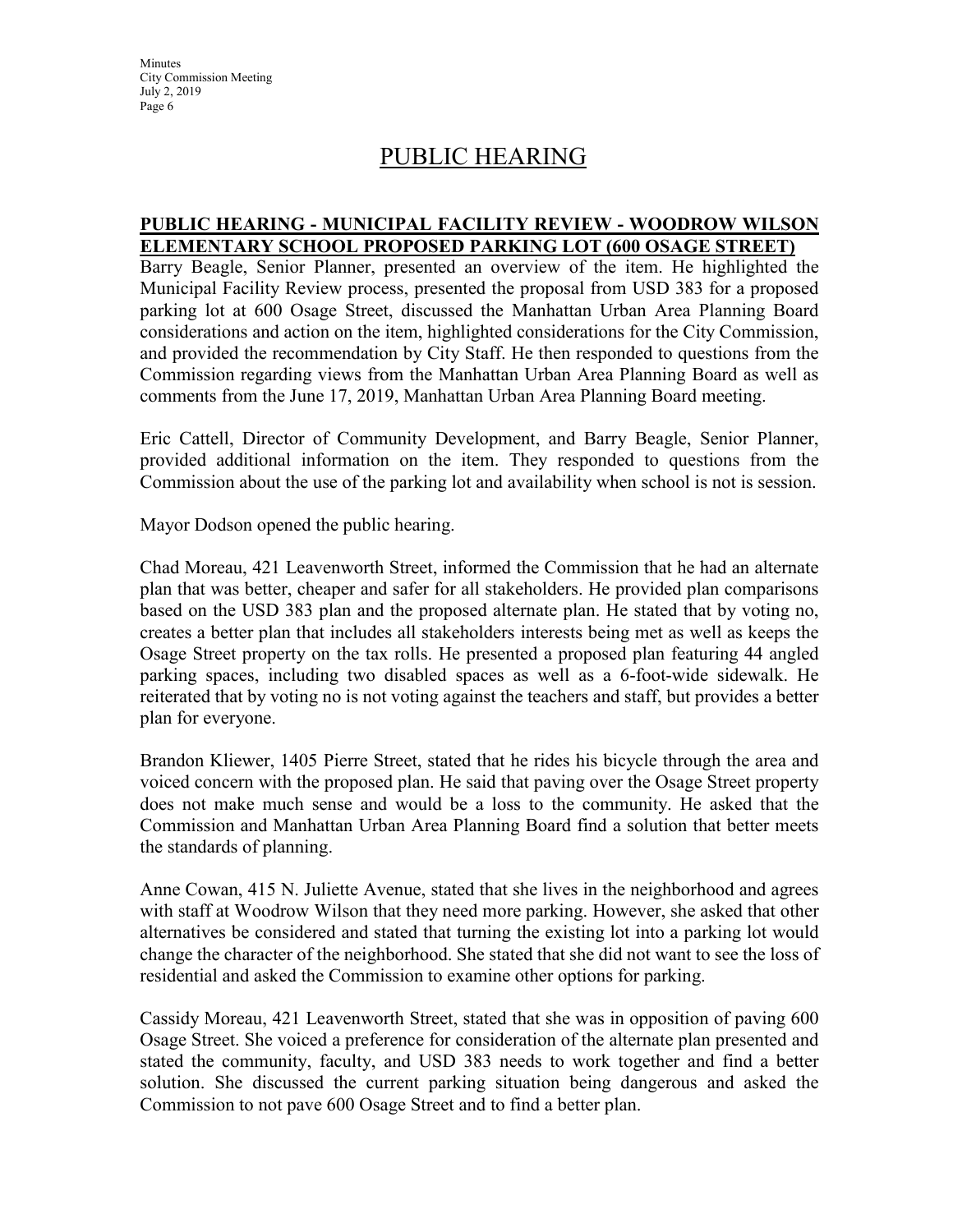#### **PUBLIC HEARING - MUNICIPAL FACILITY REVIEW - WOODROW WILSON ELEMENTARY SCHOOL PROPOSED PARKING LOT (600 OSAGE STREET)**  *(CONTINUED)*

Andy Price, 3936 Golden Eagle Drive, provided background information on his experiences with Woodrow Wilson as a parent and stated that his spouse is the past Parent-Teacher Organization (PTO) president and currently the volunteer leader for the annual year book project. He voiced concerns with the current plan for additional parking that was provided with the bond issue as well as concerns with the alternate plan that was presented earlier. He asked the Commission to allow the school district to build the new parking area, as suggested, and stated this is the safest, most affordable, and most efficacious course of action.

Joshua Penabaz, 612 Osage Street, said that he was in favor of adding additional parking at 600 Osage Street. He voiced appreciation for the alternate plan and addressed oversights with the plan presented. He stated prior to the fire, there was an unkempt apartment complex on the lot and voiced concern that it may become another apartment complex as no one would want to build a single-family home on the lot. He reiterated the importance for additional parking and was supportive of the proposal.

Betty Banner, 618 Osage Street, discussed the aesthetics of the proposed parking lot and voiced support for the proposal presented by USD 383. She questioned the tax loss identified with the alternate proposal and stated that a single lot would be worth significantly less. She provided suggestions for the bus configuration and parking considerations for short periods of time She stated that she supported the proposal and appreciated the nicely landscape plan.

Travis Aggson, 412 Lindsay Drive, informed the Commission that his three children attend Woodrow Wilson. He stated that parking near the school is a challenge and that there is only one handicapped parking stall at Woodrow Wilson. He said that parking is needed and thanked the Commission for their consideration of the item.

Rebecca Price, 3936 Golden Eagle Drive, stated that it is widely recognized that parking is a problem by faculty at Woodrow Wilson and the neighborhood. She said that the faculty needs a safe area to load and unload cars and the proposed parking lot would do that as well as fit the neighborhood well. She voiced concerns with the alternate plan presented earlier and stated it is not safe for students or teachers. She stated the proposed lot at 600 Osage Street would be preferred and thanked the Commission for their time and consideration.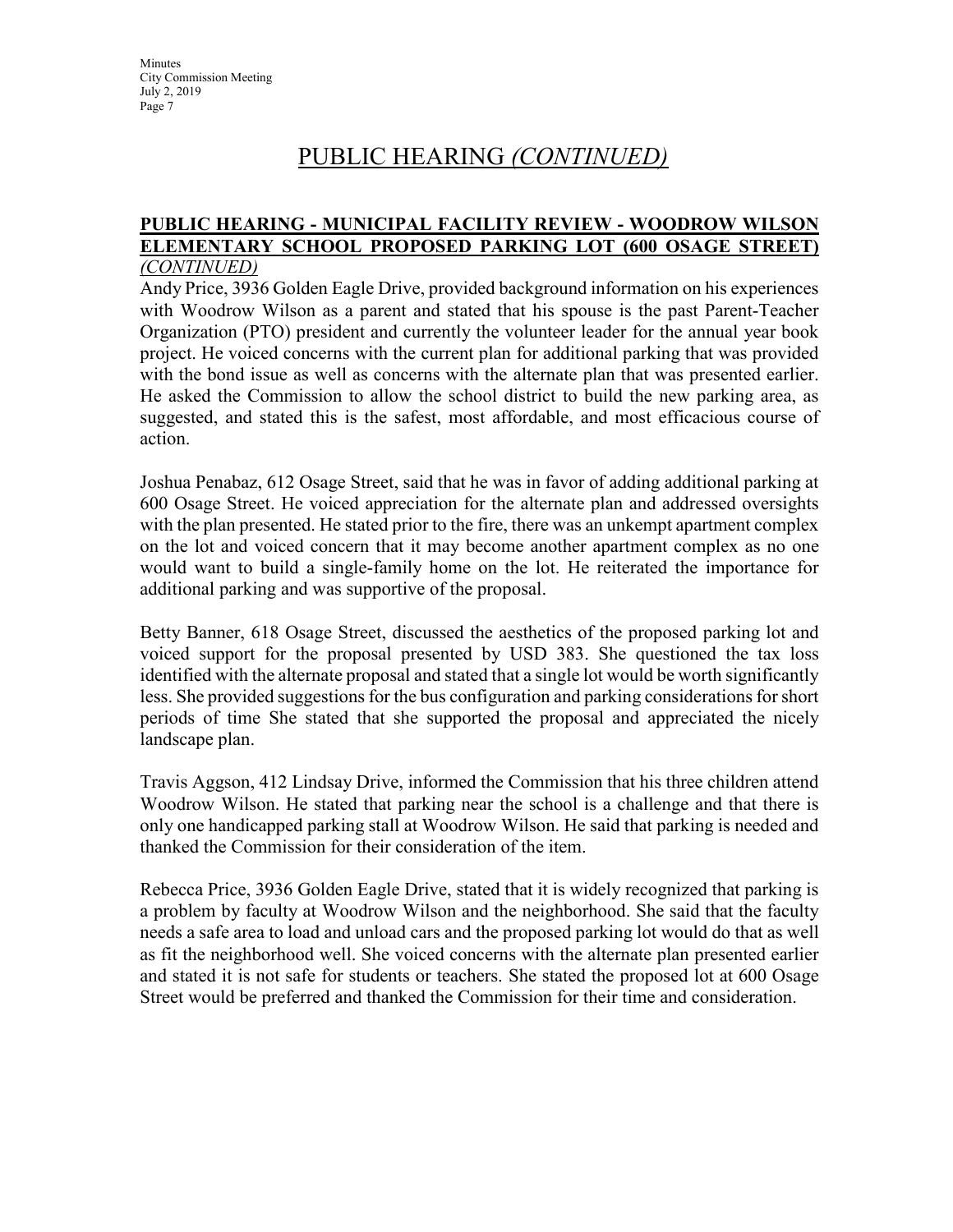#### **PUBLIC HEARING - MUNICIPAL FACILITY REVIEW - WOODROW WILSON ELEMENTARY SCHOOL PROPOSED PARKING LOT (600 OSAGE STREET)**  *(CONTINUED)*

Janalea Then, 4592 Nature Avenue, informed the Commission that she is a third grade teacher at Woodrow Wilson in the mobile unit on campus. She voiced the importance in using all the current space possible, including the playground area as a classroom. She stated that a change in parking is needed now and this proposal provides much needed parking without taking away from valuable teaching space.

Memory Buffington,  $612$  N.  $6<sup>th</sup>$  Street, stated that she is a resident of the neighborhood for the past 14 years and has children that attended and two children currently attending Woodrow Wilson. She stated that safety is a huge concern and said the proposed parking lot consolidates cars in one area, provides a better line of site, and would be safer for children walking to school. She voiced support for the parking solution provided by USD 383 for both the school and for the neighborhood.

Brooke Snyder, 2301 Timbercreek Drive, said that she is a teacher and parent at Woodrow Wilson and teaches in the mobile unit. She voiced concern in reducing the size of the playground and creating less space for children to play and learn. She informed the Commission that she stepped into a water meter and injured her leg after parking her car and crossing the street. She thanked the Commission for their consideration and stated that more condensed parking at the school would be counterproductive.

Heather Peterson, Architect One, architect representing USD 383, informed the Commission that the parking lot renderings were created to be sensitive to the community, designed to meet requirements, and to address the needs of the faculty and staff. She presented a map of the neighborhood and highlighted owner occupied and renters based on information obtained from Geographic Information Systems (G IS). She also addressed areas of concern with the alternate proposal that was presented earlier. She stated the proposed plan would be implemented as soon as possible if the Commission gives USD 383 the green light to proceed.

Margaret Shroyer, 612 Osage Street, stated that as a resident of the neighborhood, she cannot leave her parked vehicle parking in front of her house with the hope of finding it open later. She said the school is part of the neighborhood and could not see how the proposed parking lot could diminish the neighborhood. She stated the teachers are carrying materials, the kids are crossing the streets, and the parents are looking for places to park. She stated the previous house on Osage Street was in horrible condition and was delighted to support the USD 383 plan for the parking lot as well as supported their plans to make it beautifully landscaped and provide a seating area.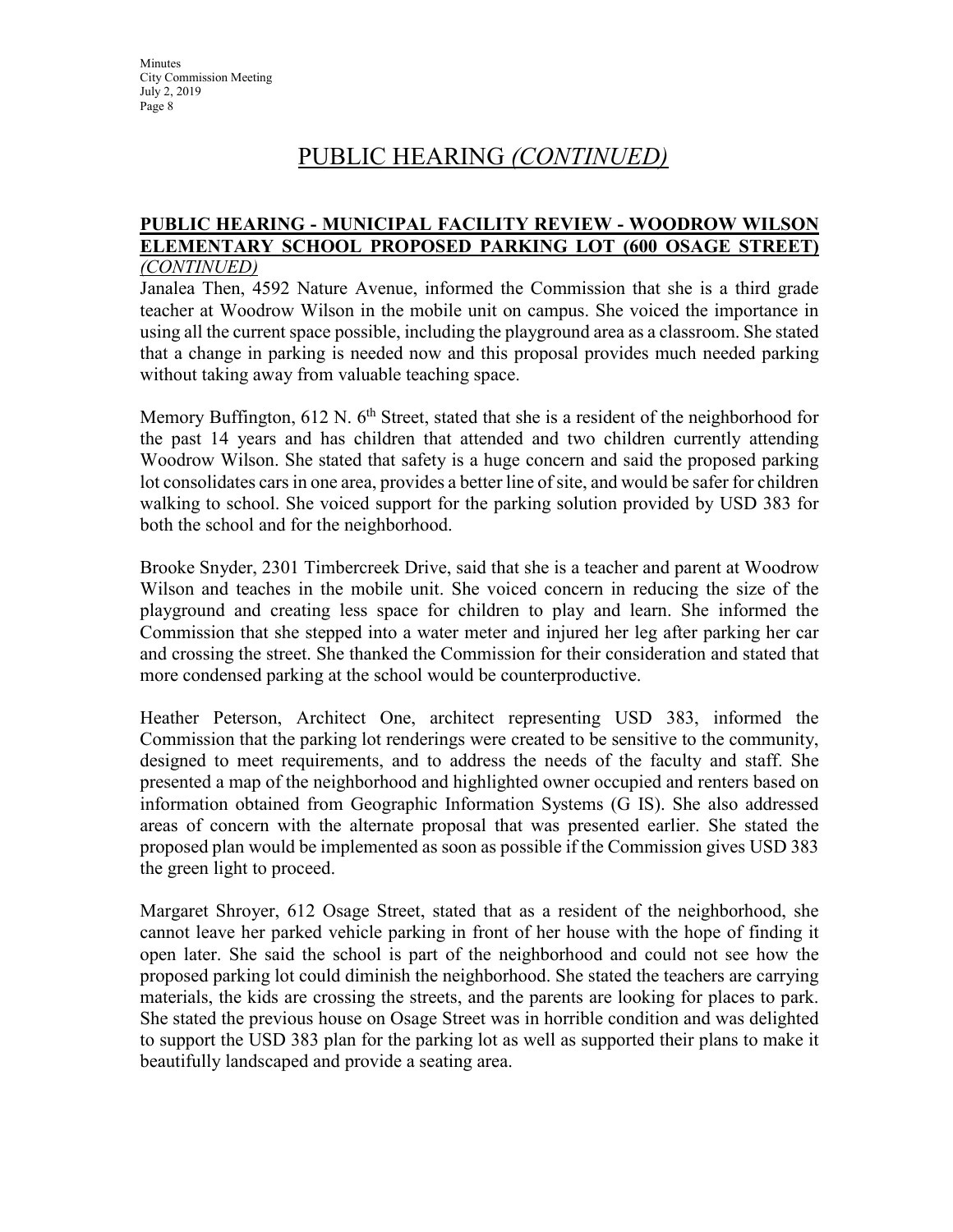#### **PUBLIC HEARING - MUNICIPAL FACILITY REVIEW - WOODROW WILSON ELEMENTARY SCHOOL PROPOSED PARKING LOT (600 OSAGE STREET)**  *(CONTINUED)*

Kristie King, resident of Westmoreland, informed the Commission that she is a physical therapist assigned to multiple sites in the school district, including Woodrow Wilson. She provided a visual of what she carries in and out of schools and said that Woodrow Wilson is the most difficult school to get in and out of. She voiced safety concerns with the current parking situation. She stated that she was a huge advocate of the proposed parking lot at 600 Osage Street, with safety being a primary consideration.

Rachael Asbury, 3635 Stewart Farm Road, Wamego, a Science, Technology, Engineering, and Math (STEM) teacher at Woodrow Wilson, said that her classroom is tiny and was concerned that the alternate proposal would take up extremely valuable space. She stated the proposal by USD 383 and Architect One provides a logical parking space and that it is illogical to take away space for outside learning for children. She said that students from Kansas State University also come to Woodrow Wilson to teach on a regular basis several hours a day.

Lara Mallean, 606 Laramie Street, informed the Commission that she purchased her home ten years ago and works at Woodrow Wilson School. She stated that she was in full support of the neighborhood and plan proposed by USD 383.

Karla Hagemeister, 4650 S. Dwight Drive, provided background information on her experiences with Woodrow Wilson and her familiarity with the neighborhood. As a member of the USD 383 Board of Education, she voiced appreciation for the work done by Heather Peterson with Architect One in providing appropriate landscaping to ensure that the parking lot fits into the neighborhood. She mentioned that she enjoys the pocket parks that the City included in the North Redevelopment area and said that once the greenspace and play area disappears, it usually gone forever. She stated that the current plan proposed allows USD 383 to address the need for adequate parking and to protect the play area while also better accommodating teachers and staff that work at Woodrow Wilson.

Jim Shroyer, 612 Osage Street, stated that he was on the school board a few years back and said there are other parking lots in the area, but they cannot be used by the school. He discussed the historic homes on Osage Street and the need to support the schools as well as highlighted the support schools receive from the community. He said that if the proposed parking lot were to become an apartment house, it would add to the increased parking concerns. He suggested that a historic marker indicate that the new parking lot was at one time a sawmill and said that it would be an interesting project for a K-State student or Eagle Scout project.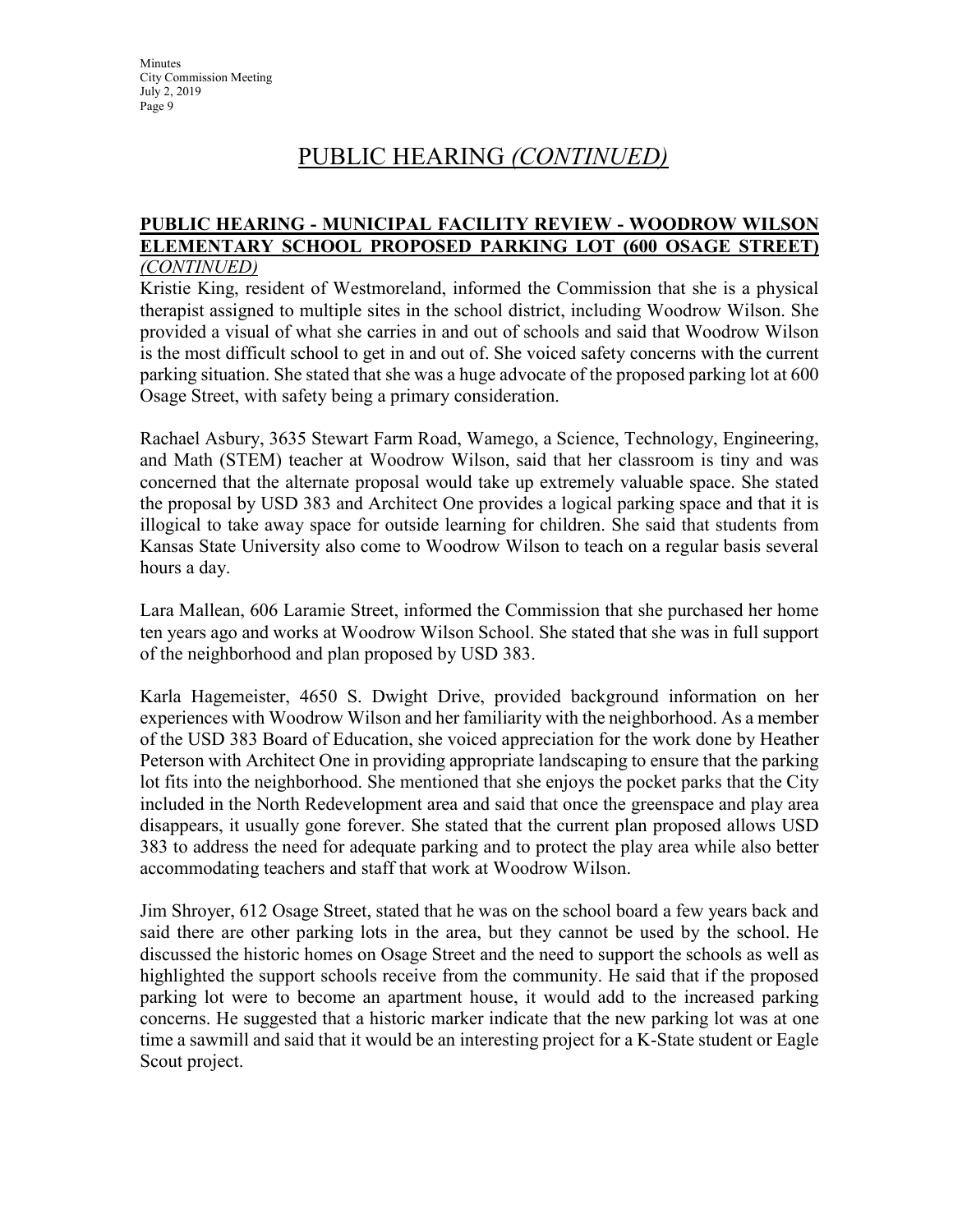#### **PUBLIC HEARING - MUNICIPAL FACILITY REVIEW - WOODROW WILSON ELEMENTARY SCHOOL PROPOSED PARKING LOT (600 OSAGE STREET)**  *(CONTINUED)*

Christina Pease, 5626 Elbo Bluff Drive, second grade teacher at Woodrow Wilson, informed the Commission that she agreed with her colleagues and was in favor of the proposal by USD 383 for the parking lot.

John Adam, 405 N. 5<sup>th</sup> Street, informed the Commission of his interest in urban vitality and highlighted the neighborhood as well as its ease of access to many services and attractions. He stated that the proposed parking lot at 600 Osage Street is not the only solution and that there are other solutions, such as reopening nearby streets for parking or to go with the original plan. He said this lot could become an active living use and that parking lots are dead uses. He stated there are other options to consider and asked why degrade the neighborhood when we do not have to.

Barb Kephart, 1100 Lee Mill Circle, Woodrow Wilson teacher, shared her thoughts and asked the Commission to consider the parking lot across the street as proposed. She reiterated the difficulty in finding parking at Woodrow Wilson, especially if you have equipment to carry into the school. She stated the proposed parking lot across the street is the best option to provide safety for the students and for itinerant teachers.

Deb Nauerth, 3800 Boston Circle, Principal at Woodrow Wilson, stated that she appreciated the comments and understood the desperate need for parking space at Woodrow Wilson. She said that the lack of parking is a regular complaint and is challenging for the volunteers that serve Woodrow Wilson. She discussed the proposed parking space that would also be available to the neighborhood residents when school is out of session as well as to be used by a nearby church for their service as they have agreed to maintain the landscaping. She encouraged the Commission to approve the parking lot proposal and said that it would be safer for students as well as ease parking for faculty and staff.

Daryle Frank, 1830 Todd Road, provided additional information on the proposal. He stated he owns a farm and his great grandfather built the Wolf House.

Eric Reid, 4100 Eagle Valley Drive, Assistant Superintendent, USD 383, informed the Commission that it is rare when one of his plans has united support from staff. He said the parking lot identified at 600 Osage Street provides an opportunity to find a solution to address parking and to save playground space. He stated that Heather Peterson has done a very nice job in being sensitive to the neighborhood and providing a good proposal. He appreciated the alternate plan that was highlighted earlier, but said the plan was not feasible for USD 383. He voiced appreciation to those that spoke and stood for questions.

Hearing no other comments, Mayor Dodson closed the public hearing.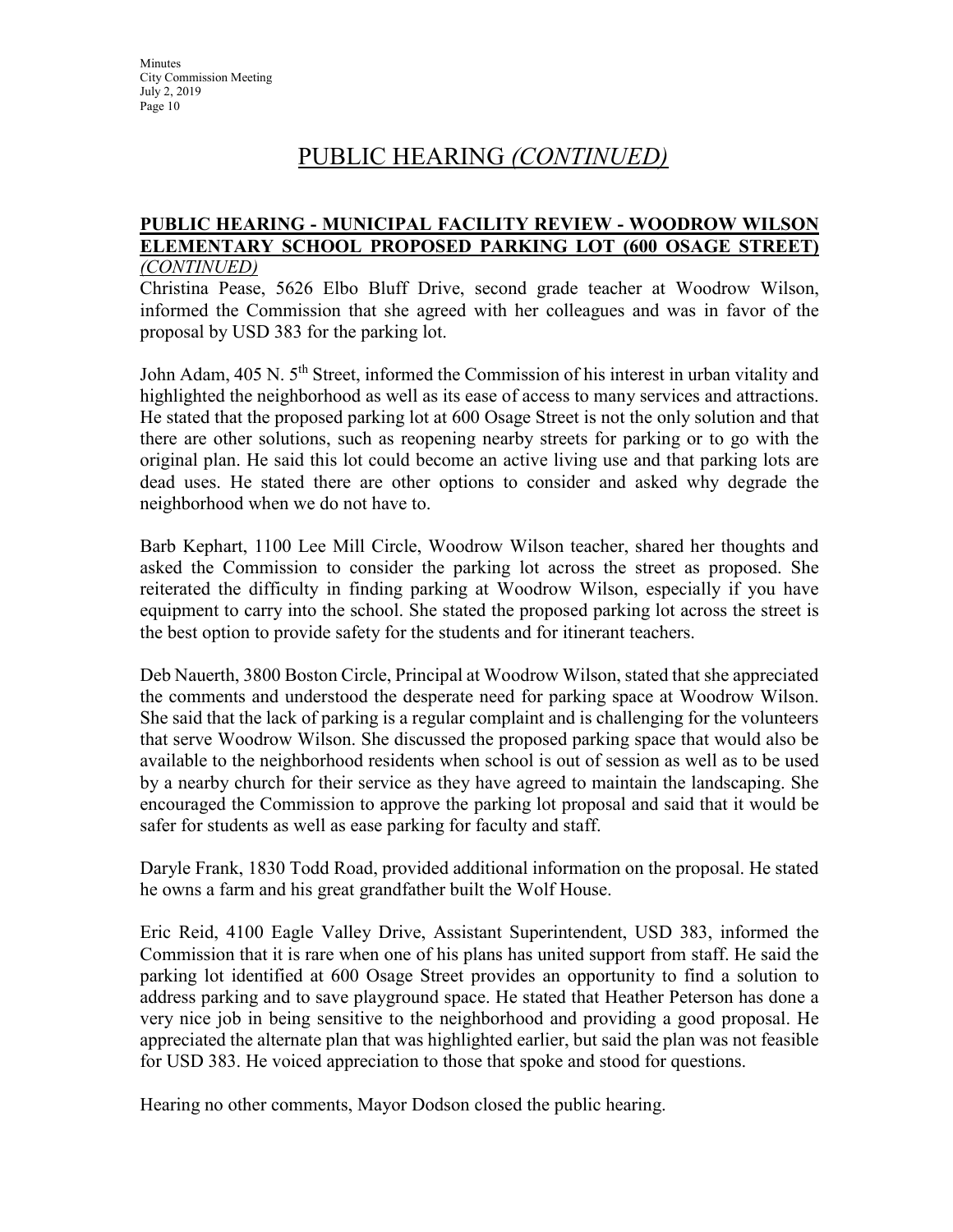### PUBLIC HEARING *(CONTINUED)*

### **FIRST READING - MUNICIPAL FACILITY REVIEW - WOODROW WILSON ELEMENTARY SCHOOL PROPOSED PARKING LOT (600 OSAGE STREET)**

Mayor Dodson stated that it was rewarding to see the ideas that have come forward and the comments that have been provided on this item. He said this was a model of democracy in action. He expressed his appreciation to those offering solutions, to the teachers, and to those that have come forward from a wide variety across all neighborhoods.

Commissioner Reddi stated the Commission has three plans to consider: 1) staying with the original plan; 2) going with the proposed plan by USD 383; or 3) selecting an alternate plan that was presented. She stated that sometimes parking problems in Manhattan is usually a convenience problem. She said this is not a convenience problem but a necessity. She stated that she was supportive of the parking proposed by USD 383 and City staff.

Commissioner Butler stated that his primary interest in rezoning issues are property rights. He said that based on comments from those immediate property owners around the area, since they do not have a problem with the proposal, he would support the proposal.

Commissioner McKee stressed the importance to remember that a majority of the population in Manhattan are renters and that Manhattan is a transient community. He stated that there is a convincing argument when it comes to the safety of children and that the proposal from USD 383 makes sense. He also stated that he despises surface level parking lots, but was convinced of the need after hearing from the public on the item.

Eric Reid, 4100 Eagle Valley Drive, Assistant Superintendent, USD 383, responded to questions from the Commission regarding the number of students that attend Woodrow Wilson and walk to downtown area schools.

Commissioner Morse stated that Woodrow Wilson is a public square and is committed to education. She said there are different ways of looking at this item and appreciated the different perspectives. She stated the Commission needs to do what is in the best interest of the community and would support the item, as it is an important step for the property owners in the neighborhood, teachers and staff.

After discussion and additional comments from the Commission, Commissioner Butler moved to find that the public interests to be served by the proposed off-street parking lot at Woodrow Wilson Elementary School, outweigh the impacts upon legitimate community interests; and, approve first reading of an ordinance authorizing the proposed Municipal Facility of the proposed off-street parking lot at Woodrow Wilson Elementary School, located at 600 Osage Street, based on the findings in the Staff Report *(See Attachment No. 1)*. Commissioner Reddi seconded the motion. On a roll call vote, motion carried 5-0.

At 9:32 p.m., the Commission took a brief recess.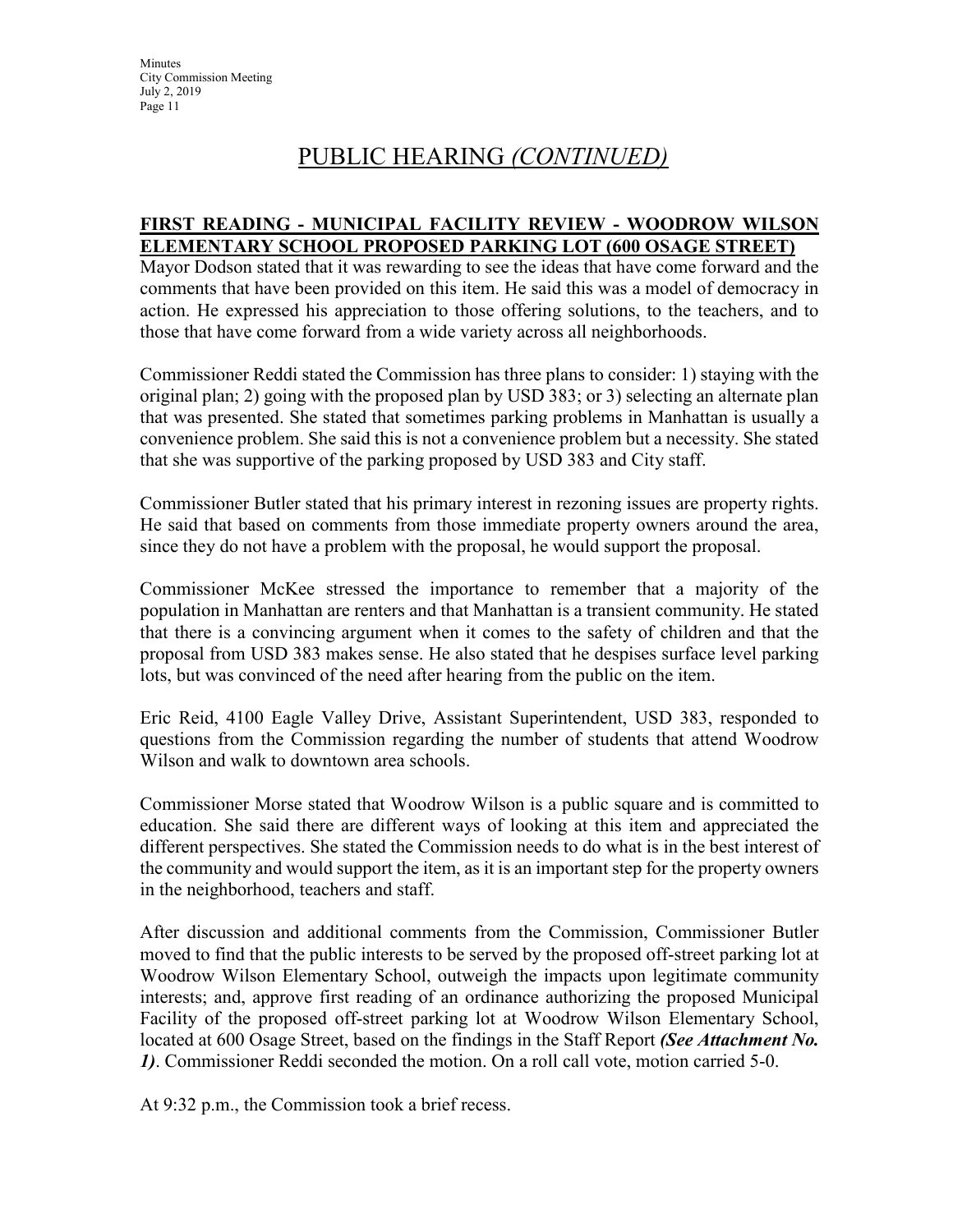### GENERAL AGENDA

### **DISCUSSION: 2019 COMMUNITY SURVEY RESULTS**

Jared Wasinger, Assistant to the City Manager, introduced the item.

Dr. Josephine Schafer, Director of Center for Public Affairs Research, University of Nebraska at Omaha, presented an overview of the Community Survey results. She highlighted key survey questions, discussed survey results, and presented the features of the dashboard. She then responded to questions from the Commission regarding responses to the survey questions, the high response rate from homeowners, the level of education received by those completing the surveys, and the interpretation and representation of those completing the surveys.

Jared Wasinger, Assistant to the City Manager, responded to questions from the Commission. He provided additional information regarding mail and electronic surveys and stated the survey could be found on the City's website.

Mayor Dodson opened the public comments.

Brandon Irwin, 4440 Tuttle Creek Boulevard, discussed the representation of the survey and the difficulty in reaching the 18-24 age population. He stated that a more participatory research approach would result in a better representative sample. He suggested that student groups on campus could be asked if they would like to design a survey and ask them what meaningful questions would they like to see on a survey. He stated that it is hard to do and you may not get the answer you want, but would be worth doing.

Hearing no other comments, Mayor Dodson closed the public comments.

After comments from the Commission, Dr. Josephine Schafer, Director of Center for Public Affairs Research, University of Nebraska at Omaha, and Jared Wasinger, Assistant to the City Manager, responded to questions from the Commission regarding the survey results and concerns expressed by several Commissioners with the representation of the population of homeowners and renters completing the survey.

As this was a discussion item, the Commission took no formal action.

#### **PUBLIC PARTNERSHIP AGREEMENT (PPA) - UNITED STATES ARMY CORPS OF ENGINEERS - LEVEE RECONSTRUCTION PROJECT (SM1813)**

Brian Johnson, City Engineer, presented an overview of the item. He provided a historical perspective of the levee system, presented aspects of the Public Partnership Agreement (PPA), highlighted the levee improvements, discussed the PPA project timeline and financial timeline, and discussed ROW and easement acquisitions that would be required.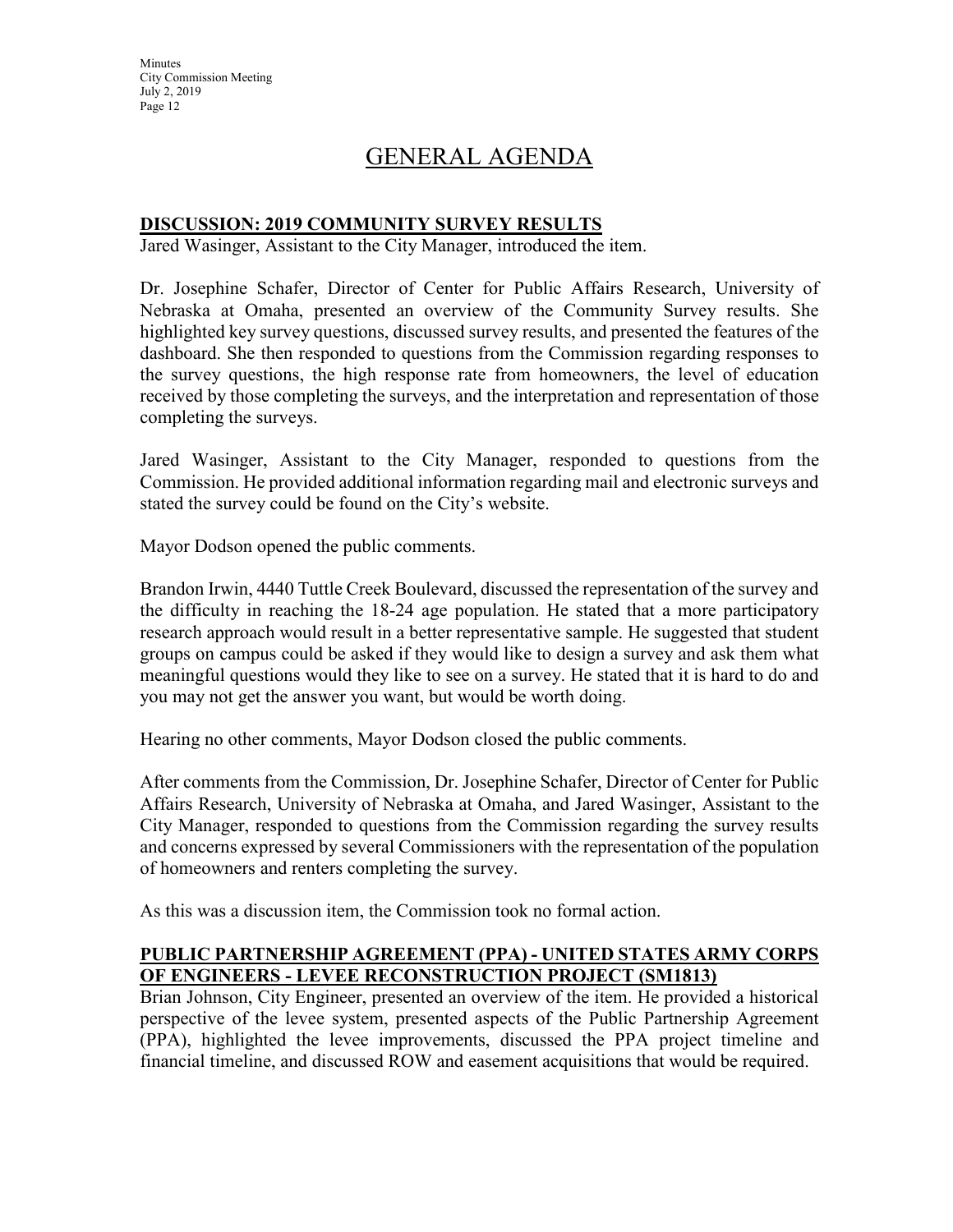### GENERAL AGENDA (*CONTINUED*)

#### **PUBLIC PARTNERSHIP AGREEMENT (PPA) - UNITED STATES ARMY CORPS OF ENGINEERS - LEVEE RECONSTRUCTION PROJECT (SM1813)** *(CONTINUED)*

He also presented the Betterments regarding the PPA project. He then responded to questions from the Commission regarding the language in the Agreement and cost share for the project.

Rob Ott, Director of Public Works, provided additional information on the project and stated the levee is owned and maintained by the City.

Ron Fehr, City Manager, informed the Commission that when construction is done by the City on the levee, the City would be the resident owner responsible for maintaining the levee.

Rob Ott, Director of Public Works, and Brian Johnson, City Engineer, responded to questions from the Commission regarding the project costs split percentages, the projected cost of the entire project, and the costs associated with property acquisitions.

Ron Fehr, City Manager, responded to questions from the Commission regarding the funding options and sources available to pay for the improvements.

After discussion of the Commission, Mayor Dodson opened the public comments.

Brandon Irwin, 4440 Tuttle Creek Boulevard, voiced concerns with the impact of the levee system and placing an additional burden on neighborhoods in the Northview area. He asked if there was any discussion to provide relief to residents living in the Northview neighborhood. He stated that he would take his questions to the project team, but said there are a lot of concerns.

Hearing no other comments, Mayor Dodson closed the public comments.

Rob Ott, Director of Public Works, and Brian Johnson, City Engineer, provided additional information on the feasibility study and modeling completed. They responded to questions from the Commission regarding how raising the levee would provide additional protection from flooding and addressed concerns about flooding in the Northview area.

Commissioner Butler moved to authorize the Mayor to execute the Public Partnership Agreement with the United States Army Corps of Engineers for the Levee Reconstruction project (SM1813). Commissioner Reddi seconded the motion.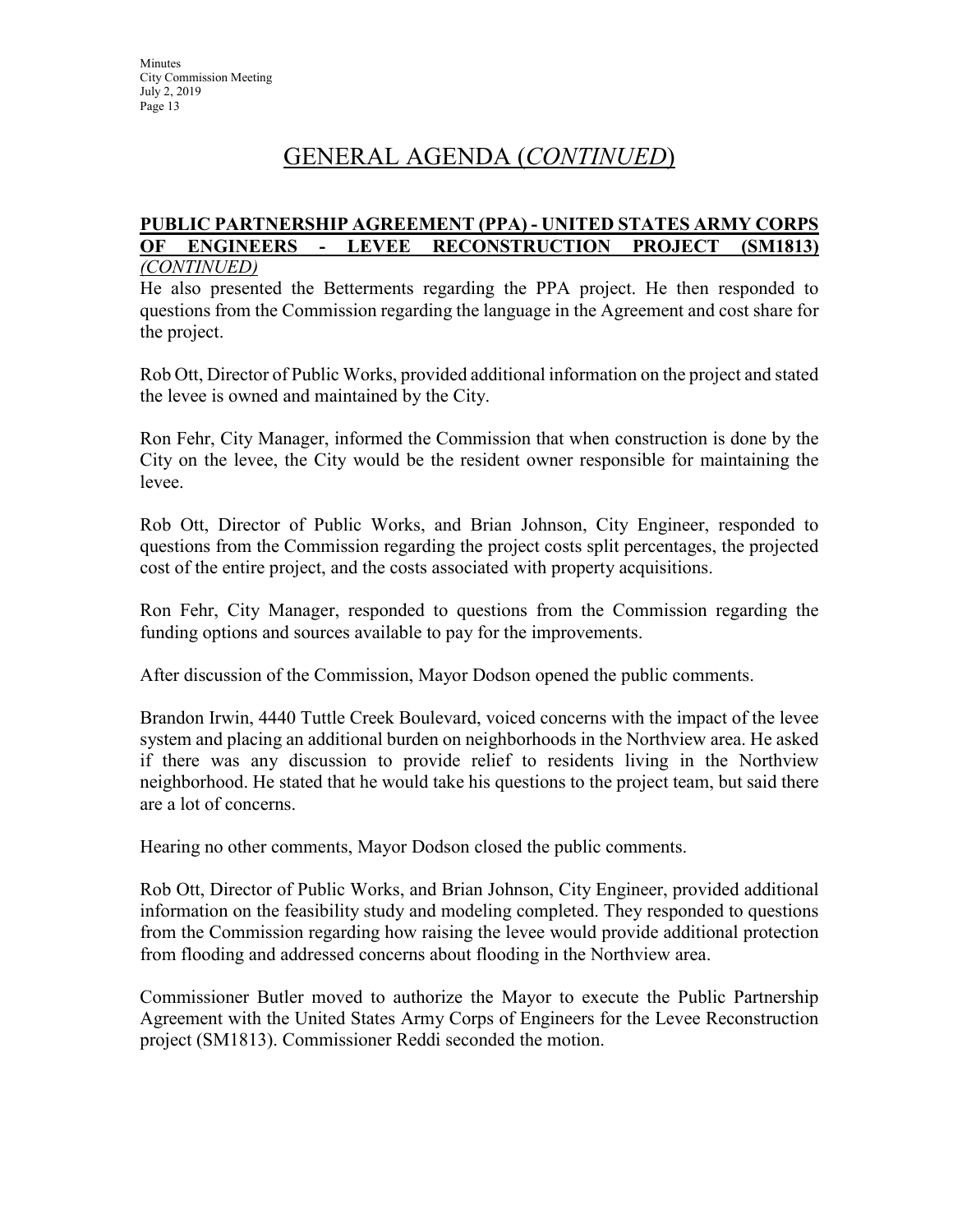### GENERAL AGENDA (*CONTINUED*)

#### **PUBLIC PARTNERSHIP AGREEMENT (PPA) - UNITED STATES ARMY CORPS OF ENGINEERS - LEVEE RECONSTRUCTION PROJECT (SM1813)** *(CONTINUED)*

Ron Fehr, City Manager, responded to questions from the Commission regarding zoning and building permits in the Northview area. He also provided prior projects and efforts that have occurred in this area to reduce the risk of flooding as well as efforts on Wildcat Creek.

Eric Cattell, Director of Community Development, provided additional information regarding zoning considerations in the area and updates to the Comprehensive Plan.

After additional comments from the Commission, on a roll call vote, motion carried 5-0.

### **AGREEMENT - PROFESSIONAL ENGINEERING SERVICES - KIRKWOOD DRIVE EXTENSION FINAL DESIGN (SM1816, ST1811)**

Jeff Hancock, SMH Consultants, provided a historical perspective on Kirkwood Drive, discussed the design services, highlighted project findings, and stated the estimated costs for the entire project was \$1,977,610. He also presented an overview of the general improvements associated with the project and provided additional information on plans for a crosswalk at the intersection with Marlatt Avenue.

Brian Johnson, City Engineer, presented the financing options available for the bridge and roadway. He stated they are coordinating the project with the Eisenhower Middle School project and are mindful of traffic considerations.

Rob Ott, Director of Public Works, highlighted a map of the future growth area shown in the Comprehensive Plan as a commercial node for this area along Tuttle Creek Boulevard. He stated that due to the commercial possibilities, a Transportation Development District (TDD), economic development funds, and/or a benefit district are all possible funding sources.

Jeff Hancock, SMH Consultants, responded to questions from the Commission regarding a turn lane and level of service analysis when Kirkwood Drive joins Marlatt Avenue.

Mayor Dodson opened the public comments.

Hearing no comments, Mayor Dodson closed the public comments.

After discussion, Commissioner Butler moved to authorize the Mayor and City Clerk to execute an Agreement for Professional Engineering Services, in an amount not to exceed \$188,810.50, with SMH Consultants, P.A., of Manhattan, Kansas, for the Kirkwood Drive Extension Project (SM1816, ST1811). Commissioner McKee seconded the motion. On a roll call vote, motion carried 5-0.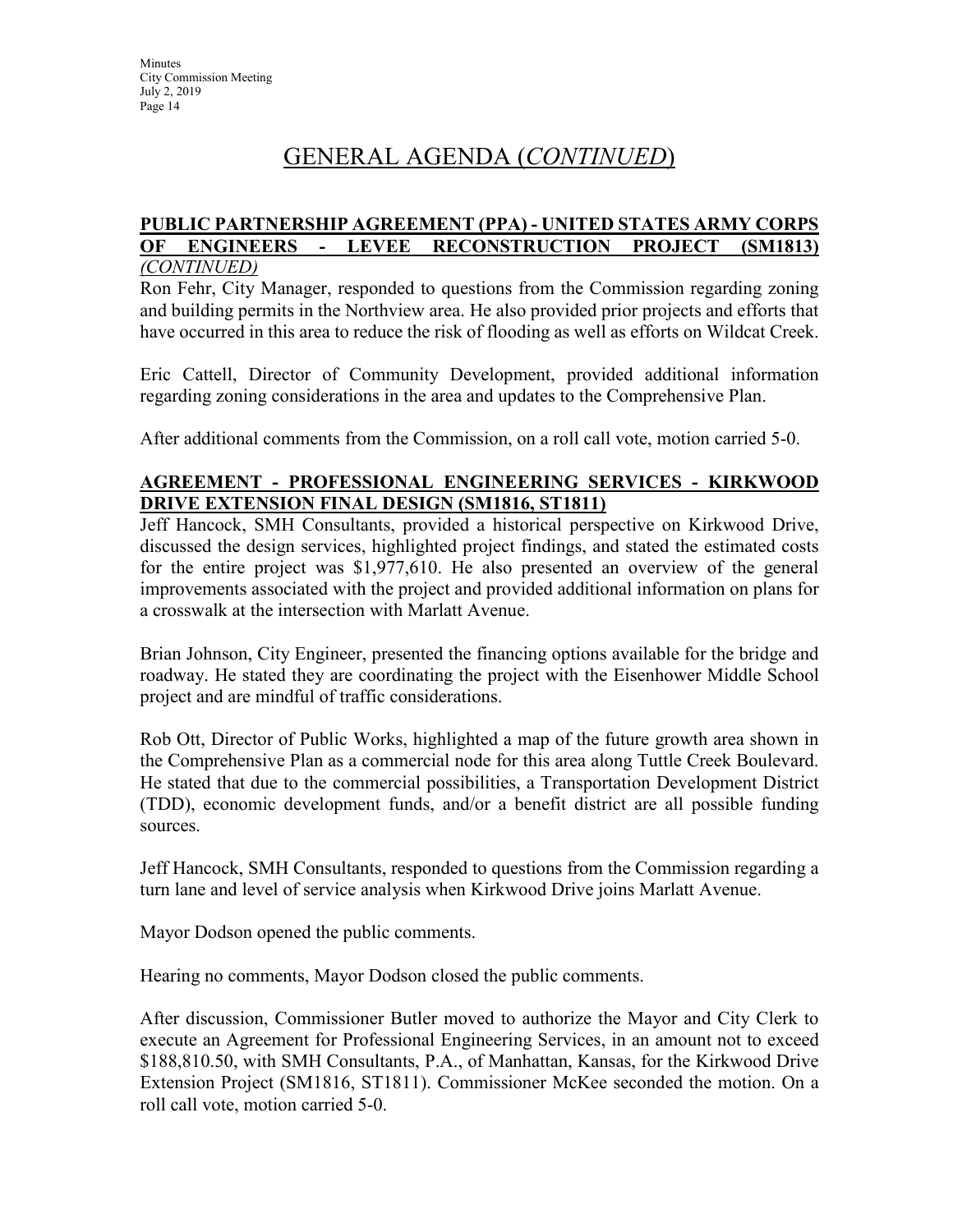Minutes<br>City Commission Meeting<br>July 2, 2019<br>Page 15

ADJOURNMENT<br>At 11:28 p.m., the Commission adjourned.

Gary S. Meds. MMC, City Clerk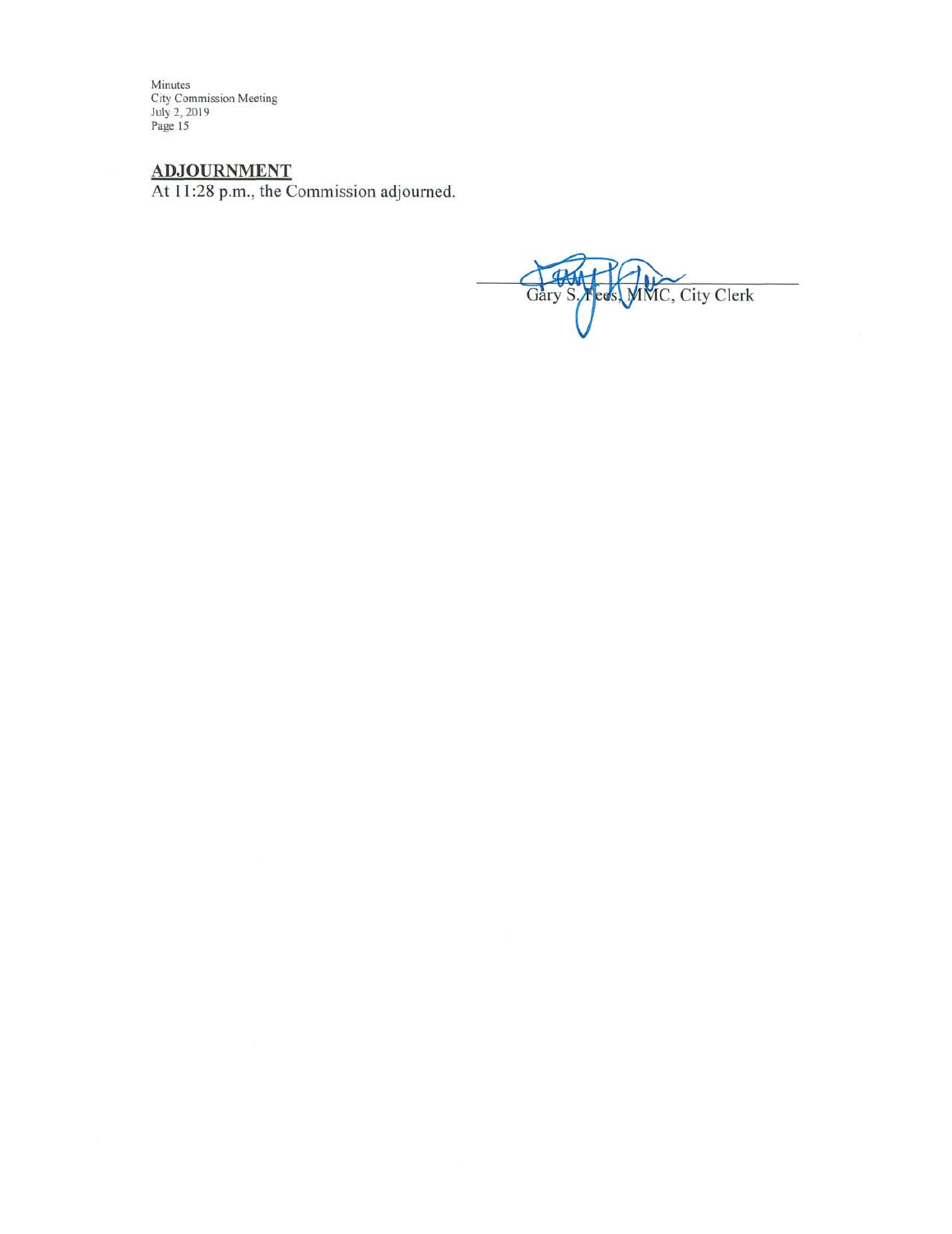# Staff Report

Community Development Department



| <b>Municipal Facility Review</b>     | <b>NW Corner of Osage Street and North</b><br>6 <sup>th</sup> Street<br>file no. MFC-19-040 |
|--------------------------------------|---------------------------------------------------------------------------------------------|
| To:                                  | Manhattan Urban Area Planning Board                                                         |
| From:                                | Shauna Laauwe, AICP, Planner II                                                             |
| <b>Applicant:</b>                    | Architect One (Heather Peterson)                                                            |
| Owner:                               | Unified School District 383                                                                 |
| <b>Property Location:</b>            | Northwest Corner of Osage Street and North 6th Street<br>(formerly 600 Osage St.)           |
| <b>Total Area:</b>                   | 0.17 acres                                                                                  |
| <b>Date Neighborhood Meeting:</b>    | April 25, 2019                                                                              |
| <b>Date Public Notice Published:</b> | May 24, 2019                                                                                |
| <b>Date of Public Hearing:</b>       | Planning Board: June 17, 2019                                                               |
|                                      | City Commission: July 2, 2019                                                               |
| <b>Current Zoning:</b>               | R-M/TNO, Four-Family Residential District with<br><b>Traditional Neighborhood Overlay</b>   |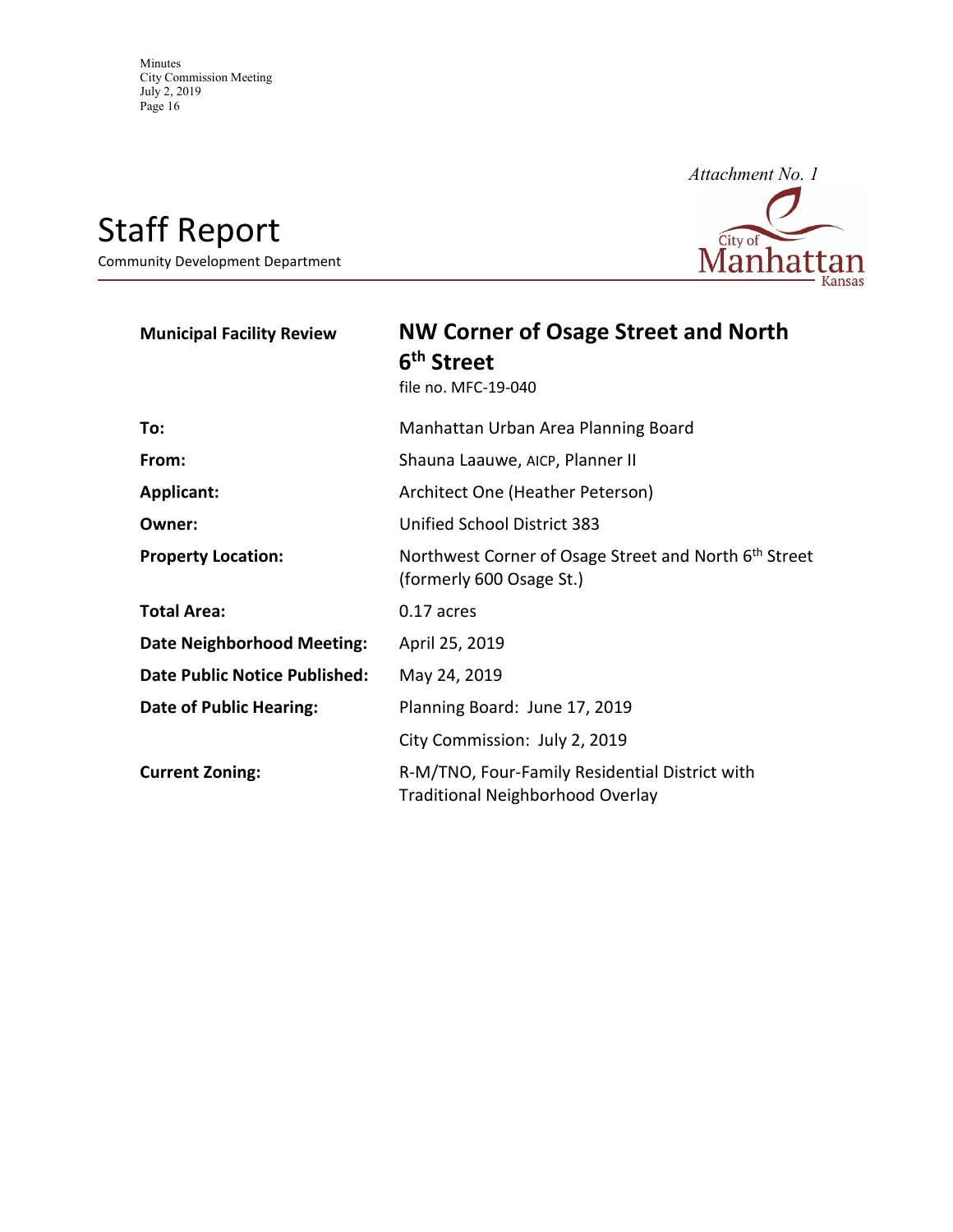### *Attachment No. 1*



*At the conclusion of the hearing, the Manhattan Urban Area Planning Board shall forward its recommendation to the Governing Body. Such recommendation shall include all factors and reasons the Board relies upon to support such recommendation. In arriving at such recommendation, the Planning Board shall balance the public interests to be served by the construction or expansion of the utility or facility, as opposed to the impact upon interests intended to be protected by the Zoning Regulations. In balancing such interests, the Planning Board shall consider factors, such as:*

### **MUNICIPAL FACILITY PROCESS:**

The Municipal Facility Review process is outlined in Section 3-412 of the Manhattan Zoning Regulations (attached), which indicates, in part, that: "Any public utility, or facility, owned and operated by either the State or a Municipality is hereby authorized as a permitted use in any zoning district, subject to the remaining provisions of this section."

If a utility or facility is specifically listed in a zoning district as a permitted or conditional use, the municipality can follow the requirements set out in Article IV, District Regulations, or follow the provisions of Section 3-412. If the utility or facility is not set out in a zoning district in which it is proposed, the utility or facility must follow the provisions of Section 3-412.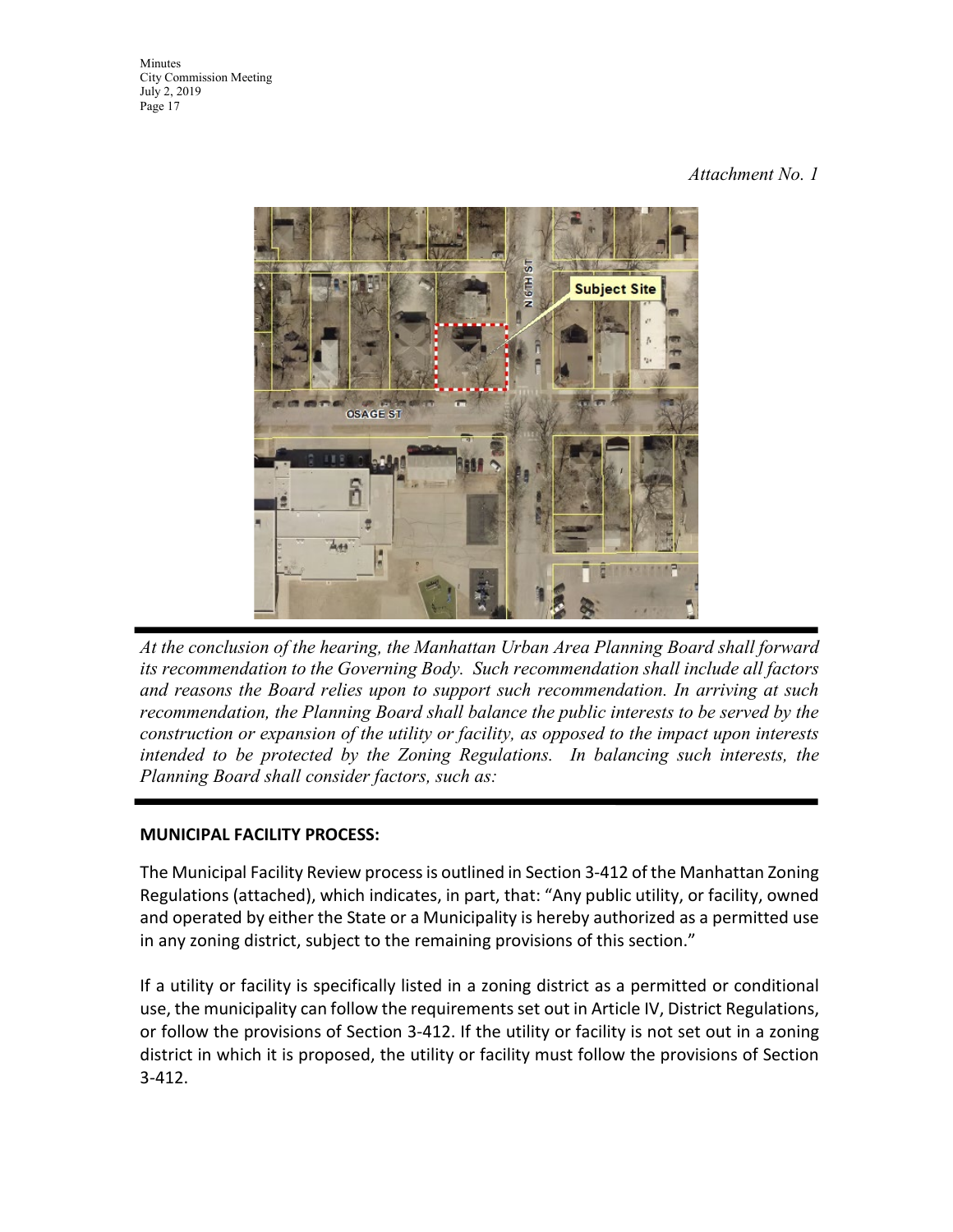#### *Attachment No. 1*

The process requires that both the Manhattan Urban Area Planning Board and the City Commission hold public hearings on the proposal. This process is not a rezoning action, but a process whereby the Planning Board and the City Commission consider the proposal by balancing the public interests to be served by a proposed Municipal Utility or Facility, as opposed to the impact upon public interests intended to be protected by the Zoning Regulations. In performing this balancing test and evaluating a proposed facility or use, the Planning Board and City Commission must consider the factors listed under the Staff Report headings.

The City Commission is not bound by the recommendations of the Planning Board, nor is it obligated to return the matter to the Planning Board for reconsideration, unless the City Commission chooses to do so. If the City Commission approves the request, it does so by adoption of an ordinance, following a public hearing.

### **EXISTING USE:**

The existing use of the site is a vacant lot. The subject lot was occupied by a four-family dwelling unit structure that was destroyed by fire on January 4, 2018.

#### **PROPOSED USE:**

The Manhattan-Ogden Unified School District (USD 383) is proposing to construct a twenty-one (21) space off-street parking lot for the staff of Woodrow Wilson Elementary School. The school is located at 312 North Juliette Avenue, and comprises the city block bound by North Juliette to the west, Osage Street to the north, Leavenworth Street to the south, and North 6<sup>th</sup> Street to the east. The proposed parking lot would be off-site and located on the northwest corner of Osage Street and North 6<sup>th</sup> Street, directly across the street from the northeast corner of the school campus. The subject site is a 7,470 square foot corner lot that is 90 feet by 83 feet with the longer frontage abutting Osage Street.

Woodrow Wilson Elementary enrolls approximately 350 students in grades prekindergarten through 6<sup>th</sup> grade and has a total of 47 full-time and part-time teachers and staff members. Currently, the school has 24 off-street parking spaces located along the north side of the campus that abuts Osage Street. The school, which was constructed in 1922 and bound within four streets, was not built with automobiles, including student drop-off and pick up, in mind. The size of the school at approximately 41,000 square feet and playground area leaves limited room for off-street parking on the site. When the limited off-street parking is occupied, staff and visitors utilize on-street parking on surrounding residential streets. Furthermore, on-street parking on Osage Street is limited to only the north side of the street. Recent preliminary findings of a USD 383 parking study found that to accommodate the current 47 staff members, 46 parking spaces were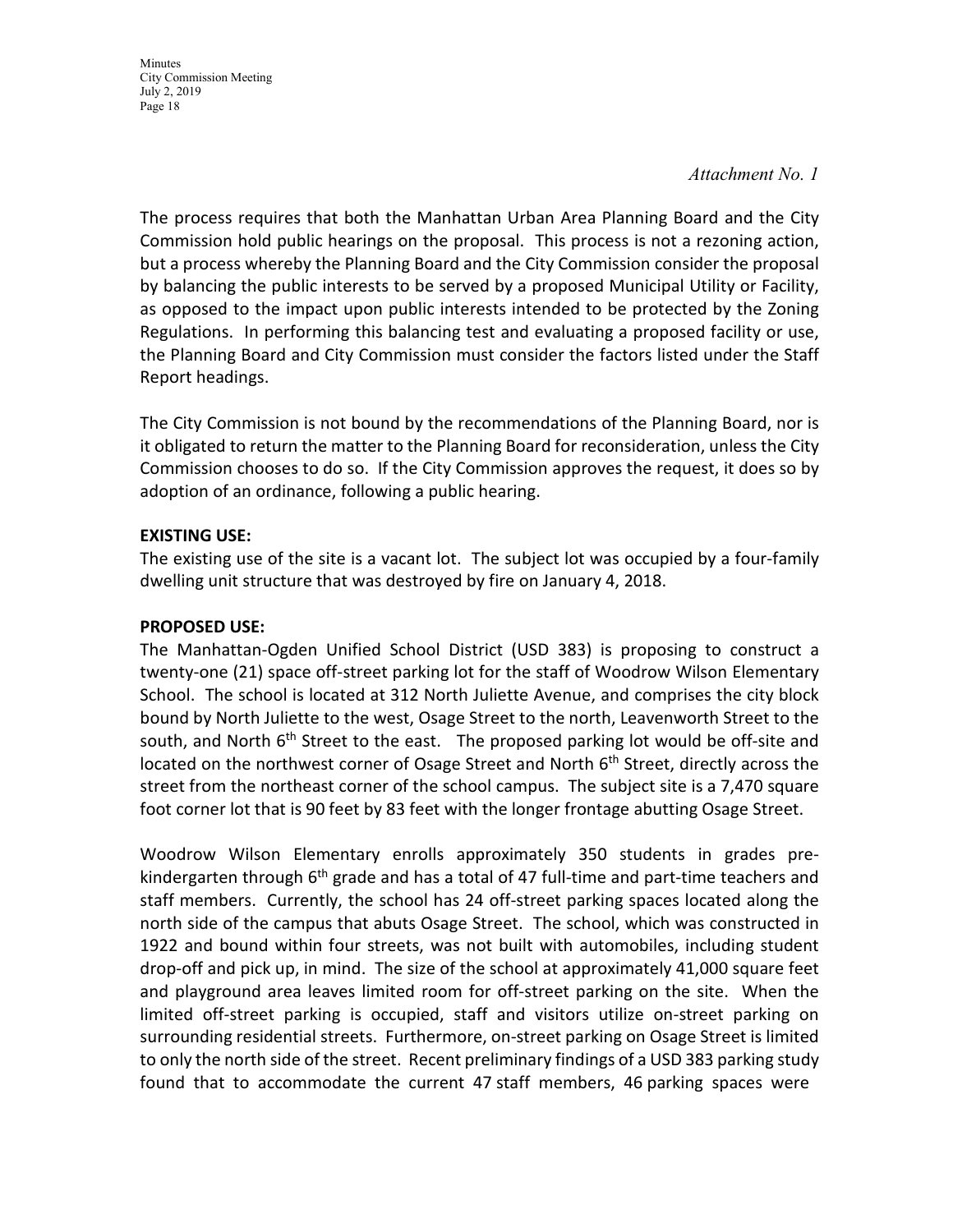*Attachment No. 1*

required, an existing deficit of 22 parking spaces. The District plans to shift  $6<sup>th</sup>$  grade students and teachers to the middle schools within the next few years. At that time, the staff totals at the school will decrease by 2 and result in a parking need of 44 spaces and a deficit of 20 parking spaces.

After the four-family dwelling unit structure at 600 Osage Street was destroyed by fire in January 2018, the School saw an opportunity to relieve the deficit in staff parking by utilizing the now vacant lot for off-street parking. The proposed off-site parking lot would provide a total of 21 off-street parking spaces that would be placed at 90 degree angles and around the edge of the nearly square lot.

### *Circulation and access*

The existing driveway located on the southwest corner of the site along Osage Street will be removed and replaced with landscaping and a sidewalk to provide pedestrian access to the parking lot. The public sidewalk along Osage Street will also be extended and constructed to meet City of Manhattan standards. An additional internal sidewalk will connect the public sidewalk to the parking lot on the southeast corner. The existing driveway on the northeast corner of the site along North 6<sup>th</sup> Street will be replaced and expanded to 22 feet 4 inches in width and will serve as the sole access to the parking lot.

The intersection of Osage Street and North  $6<sup>th</sup>$  Street is currently a two-way stop with stop signs at the north and south crossings of North  $6<sup>th</sup>$  Street. Pedestrian crosswalks are located on three (3) ways of the intersection, crossing the north and south intersections of North 6<sup>th</sup> Street and the west crossing of Osage Street. The existing crosswalk at Osage Street would give safe passage from the proposed parking lot to the school.

### *Site landscaping and screening*

The applicant has provided a landscape plan. Per Manhattan Zoning Regulations, five percent (5%) of the parking lot is required to be landscaped. At 5,690 square feet of paved area, 284.5 square feet of landscaping and one (1) tree of 2.5 inch caliper is required. The landscape plan provides for 1,306 square feet of landscaping to include 3 trees and various shrubs and grasses. An existing oak tree located in the public right-of-way along Osage Street and an oak tree within the right-of-way of North 6<sup>th</sup> Street are also marked to remain as requested by the City Forester. A narrow, 2 foot 6 inch landscape grass strip is shown around the front edge of the parking stalls. The southern corners along Osage Street and the northwest corner of the parking area provides the bulk of the landscaping with approximately 325 square feet of landscaping in each of the three corners to include trees and shrubs.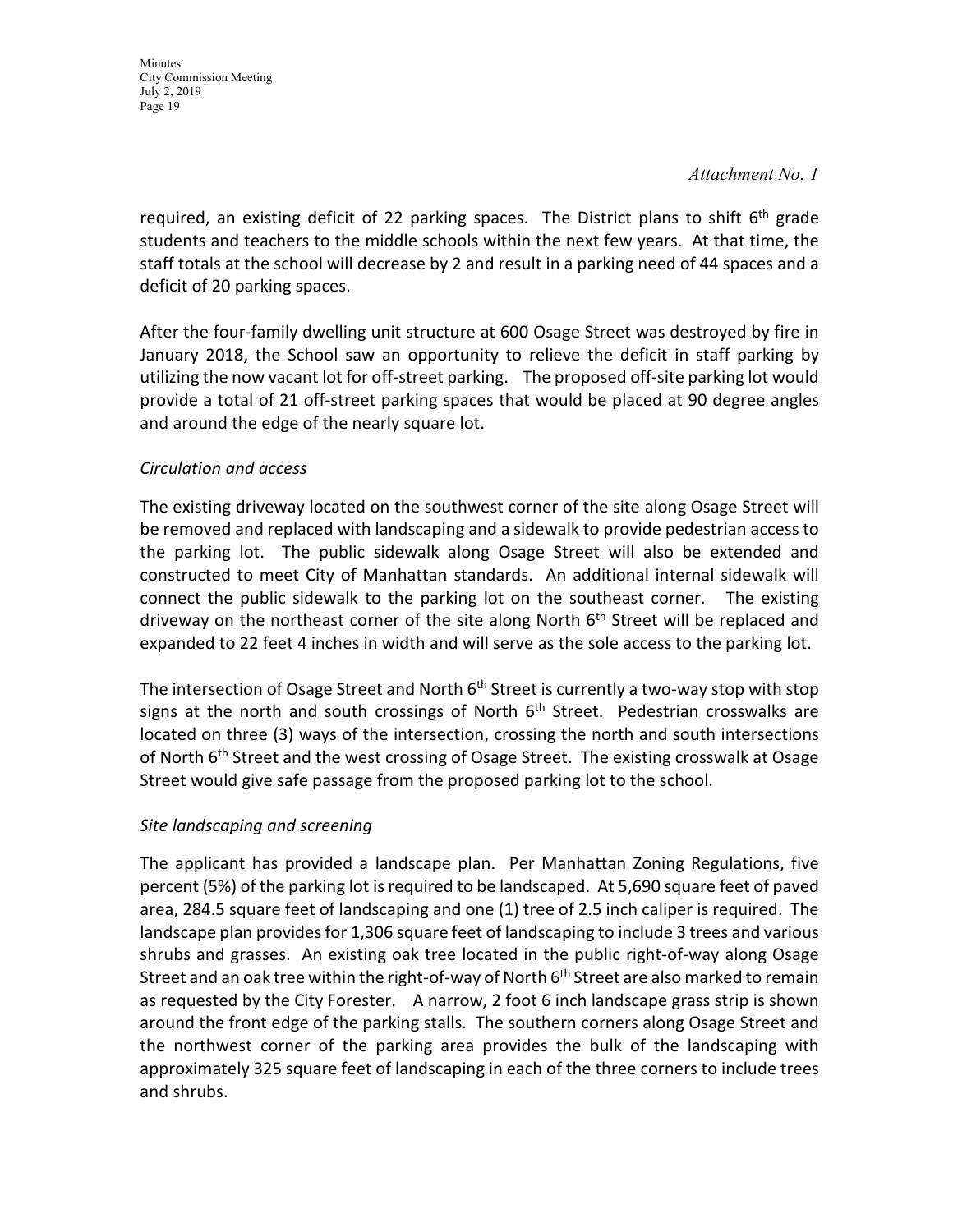#### *Attachment No. 1*

A 2 foot 6 inch cedar fence is proposed along the street frontages and a 6 foot cedar fence will screen adjacent residential properties to the north and west from the parking lot. The proposed landscaping and fencing do not obstruct the vision-sight triangle of the intersection.



Osage St.

#### **PHYSICAL AND ENVIRONMENTAL CHARACTERISTICS:**

The site is relatively flat and is a corner lot with frontage along Osage Street to the south and North  $6<sup>th</sup>$  Street to the east. A four-family residential structure abuts the property to the north and the adjacent property to the west is developed as a three-family residential structure. To the east, across North 6<sup>th</sup> Street, is the Vintage Faith Church.

N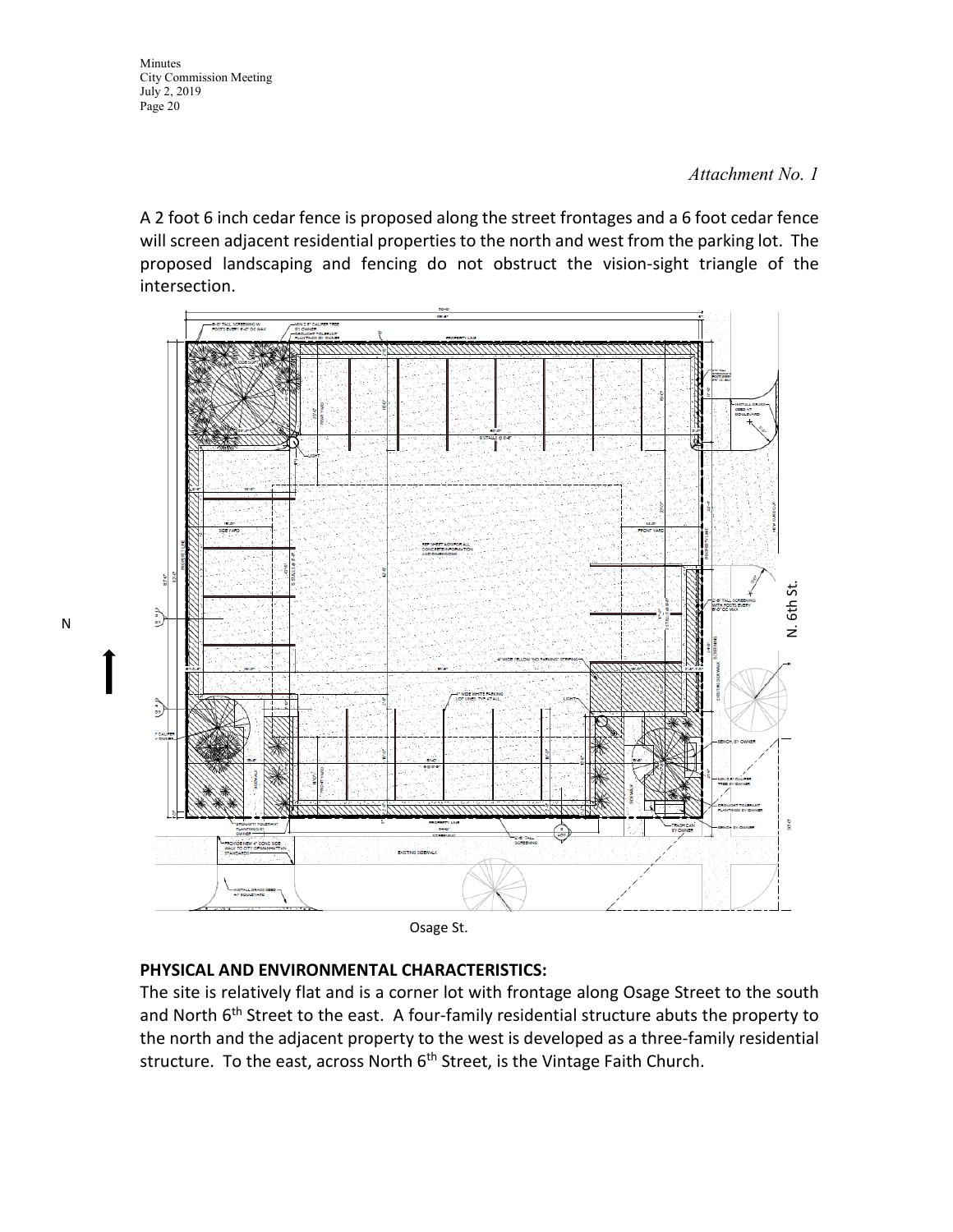*Attachment No. 1*

The lot is less than .5 acres, thus a drainage study is not required and was not deemed necessary by the City Engineer.

### **THE NATURE AND SCOPE OF THE MUNICIPALITY OR STATE AGENCY:**

USD 383 is the Manhattan-Ogden Unified School District and is the public school system for the greater Manhattan and Ogden area. For the most recent 2018-2019 school year, USD 383 had 6,363 students enrolled in preK-12 schools within the Cities of Manhattan and Ogden.

### **THE FUNCTION OF THE UTILITY OR FACILITY:**

In relation to Woodrow Wilson Elementary School, the off-site parking lot will be located across Osage Street, directly to the north and east. The function of the parking lot is to mitigate the shortage of off-street parking available to teachers and staff. As described above, the proposed 21 parking spaces will come just one short from meeting the current parking needs of school staff. Unlike modern constructed schools, the elementary school will still not be able to provide off-street parking for parents, part-time specialists, and visitors and will need to continue to utilize mostly on-street parking.

#### **THE EXTENT OF THE PUBLIC INTEREST TO BE SERVED BY THE UTILITY OR FACILITY:**

The School District recently conducted a parking study in relation to the 2018 Bond Issue that evaluated the supply and demand of parking needs for each of the District's schools and what effect future improvements would have. As noted above, the study found that Woodrow Wilson Elementary has a deficit of 22 off-street parking spaces for staff members and will have a deficit of 20 parking spaces when the  $6<sup>th</sup>$  grade teachers transition to the middle school. Currently, this results in 22 additional vehicles parking on surrounding residential streets for the duration of school days. The proposed parking lot would reduce the number of vehicles on the street and increase visibility and safety of children and hazards one experiences by parking on the street.

### **THE EFFECT THAT REGULATION OF THE CONSTRUCTION, OR EXPANSION, EITHER BY THE IMPOSITION OF REQUIREMENTS NECESSARY TO MITIGATE IMPACTS OR BY A COMPLETE DENIAL, WILL HAVE UPON THE MUNICIPALITY'S, OR STATE AGENCY'S, ABILITY TO EFFICIENTLY, ECONOMICALLY AND PRUDENTLY MEET THE PUBLIC INTERESTS THEY ARE SERVING:**

The application of the off-street parking requirements would significantly alter the overall use of the site, to the point where very few parking spaces could be accommodated.

The Zoning Regulations state in Section 7-102(C)(1) that "No off-street parking spaces open to the sky shall be located on any required front yard. . ." The TNO has a minimum required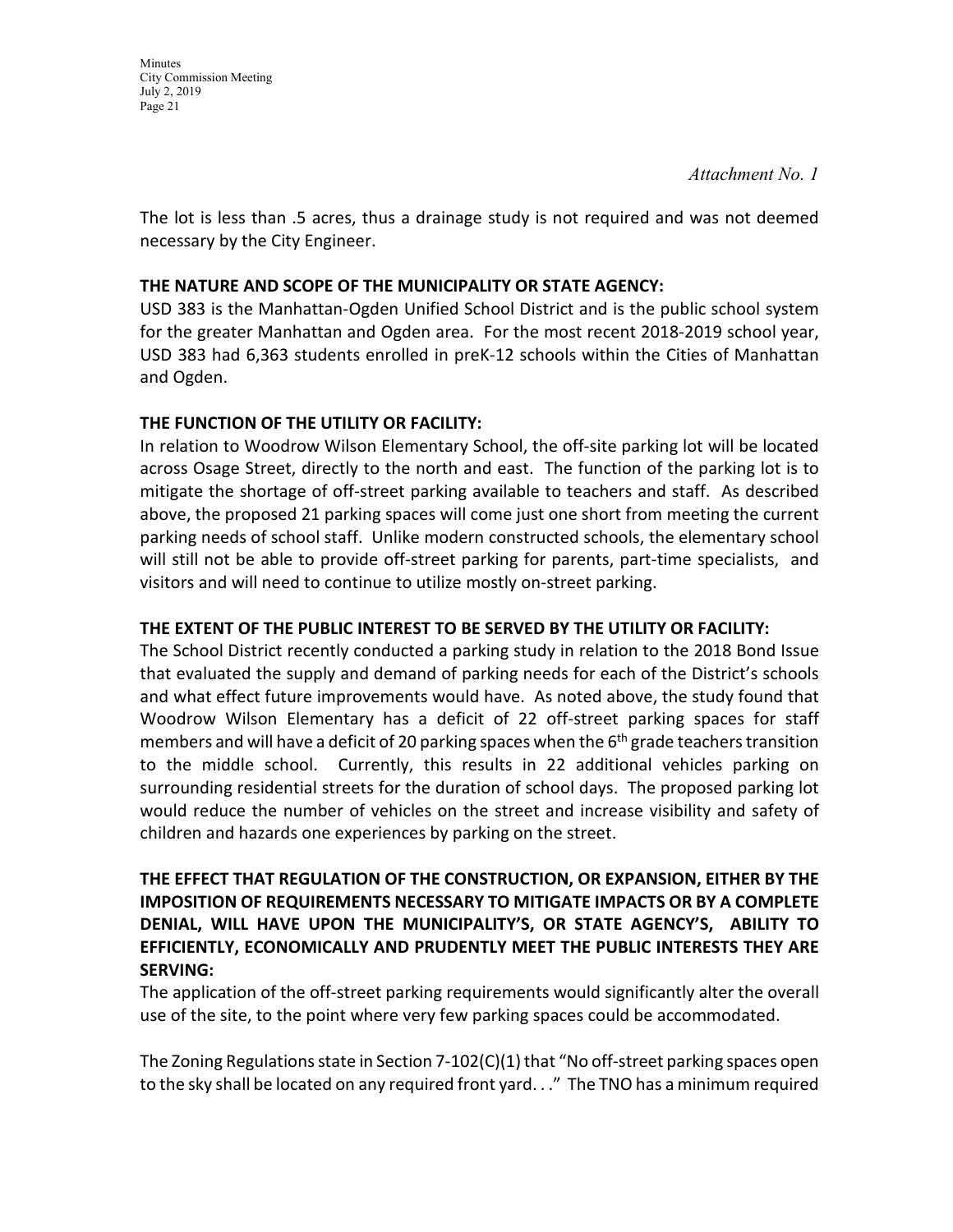#### *Attachment No. 1*

fourteen (14) foot front yard setback and as a corner lot, the site has a front yard along both Osage Street and North 6th Street. In addition, the Zoning Regulations also restrict fences from within the front yard setback. The proposed site plan has six (6) parking spaces within the front yard setback along Osage Street and four (4) spaces within the front setback along North 6<sup>th</sup> Street. Adhering to these regulations would restrict the number of off-street parking spaces to eleven (11) overall to include five (5) along the west property line and six (6) along the north property line. Reducing the amount of parking to the site to eleven (11) spaces would not meet the off-street parking needs for the school and would make the site financially unfeasible.

Considering these factors, requiring the minimum off-street parking requirements on this site would be detrimental on the municipality and its ability to service the staff and public.

### **THE IMPACT THAT CONSTRUCTION OR EXPANSION OF THE UTILITY OR FACILITY WILL HAVE UPON THE LEGITIMATE INTERESTS OF THAT PORTION OF THE COMMUNITY IN WHICH IT IS PROPOSED TO BE LOCATED:**

Some adverse impacts on neighboring property could be seen with the construction of an off-site parking lot within a residential district. The subject site and the surrounding properties to the north, west and east are located within an R-M/TNO District. To the southeast, diagonally across Osage Street, is an R-3, Multi-Family Residential District. As zoned, the vacant lot could be developed to provide up to a two-family dwelling based on minimum lot area requirements. In general, parking lots are not the highest and best use of a residential property.

It also appears that alternative options are possible to provide the necessary off-street parking spaces on the existing school grounds. The existing mobile classroom that is located on the northeast side of the school lot, and helps accommodate the sixth grade classes, will be removed as those classes are shifted to the middle schools. With the removal the mobile classroom, there may be ample room to provide additional off-street parking and convert the existing 90 degree parking spaces to angled parking. In addition, the materials provided for the USD 383 2018 Bond Referendum published November 6, 2018, outlined the proposed plans for Woodrow Wilson Elementary School and detailed \$2.2 million in improvements for the site. Proposed site improvements included a new parking lot with 20+ stalls to be located on the east side of the campus near North  $6<sup>th</sup>$ Street. The parking lot would require that the existing play equipment be relocated to the south side of the school near a proposed expanded hard-play surface. The existing hardplay surface would be removed to allow for the addition of a flex room that incorporates a high-wind storm shelter.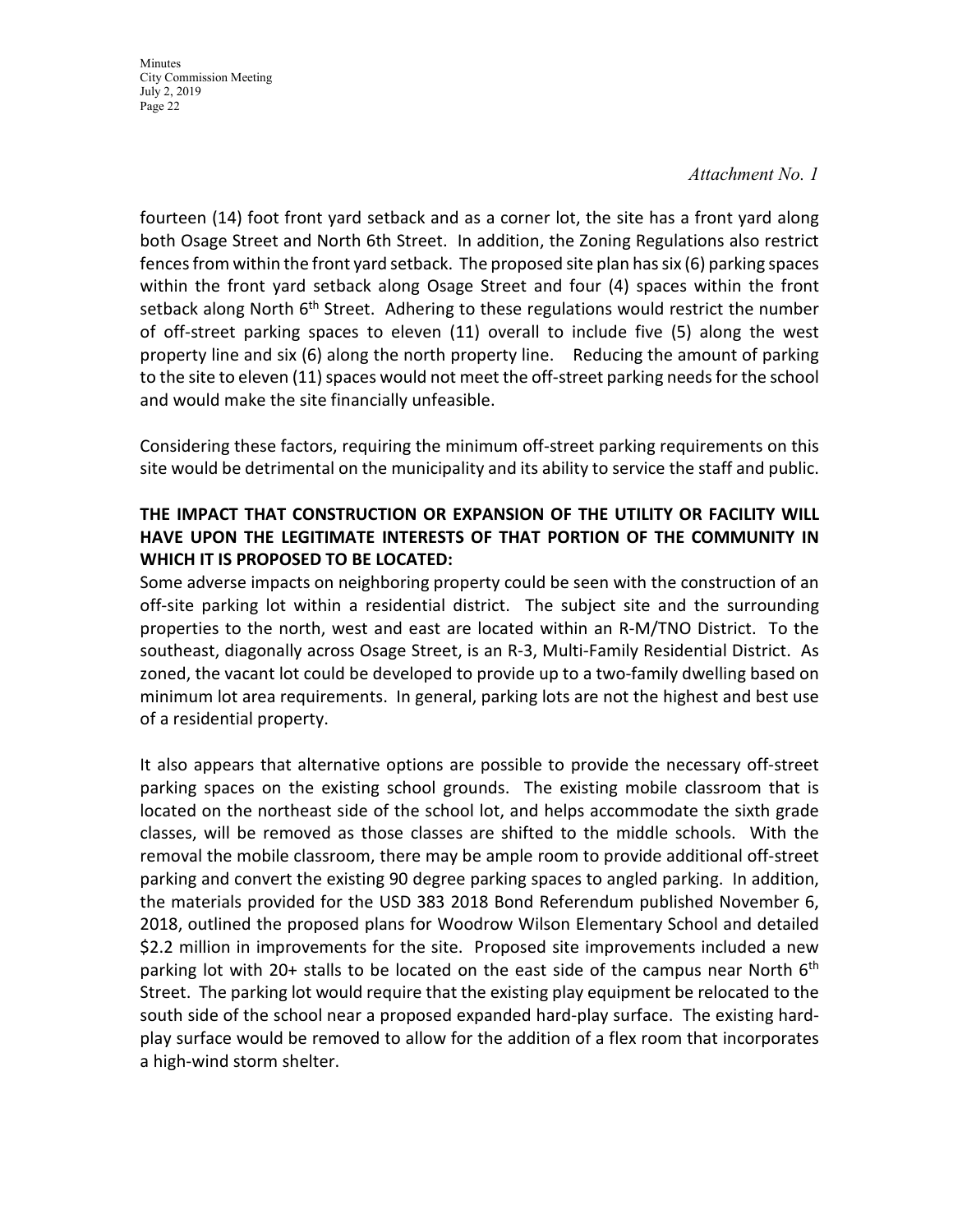#### *Attachment No. 1*

The applicant has stated that the plans provided for the Bond issue were devised before the purchase of the subject site. The proposed parking lot would allow the school district to meet the staff parking needs without losing playground space. The previous plan is on the next page.



### **WOODROW WILSON ELEMENTARY SCHOOL**

MANHATTAN-OGDEN PUBLIC SCHOOLS

developed by BG CONSULTANTS, INC. in collaboration with ALLOY Architecture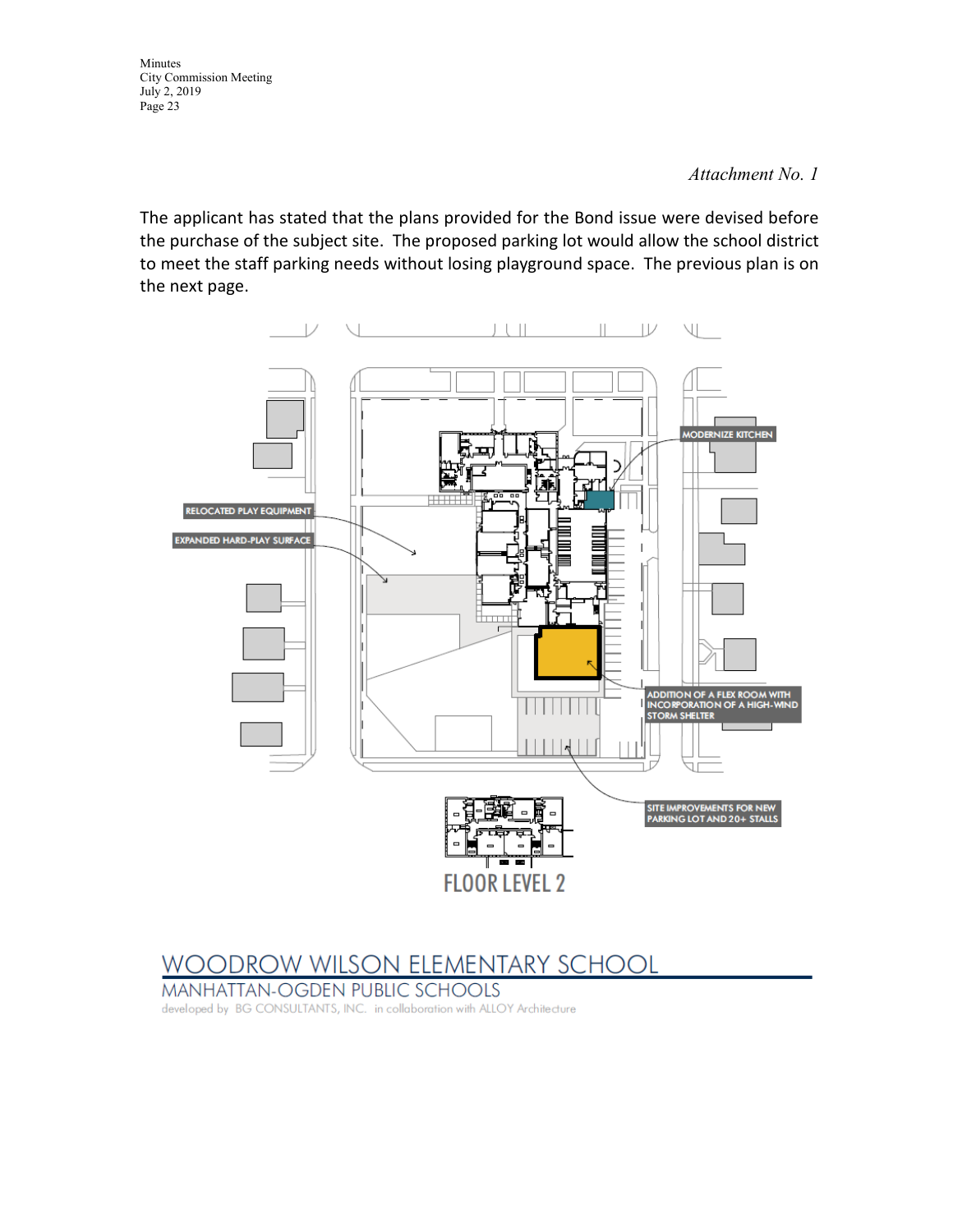#### *Attachment No. 1*

USD 383 and the applicant, Architect One, held a neighborhood meeting on April 25, 2019. Forty-three (43) people attended the meeting including teachers, parents of students, and neighboring residents. The meeting summary states that those in attendance were generally in favor of the proposed parking lot. Many safety concerns regarding reduced visibility from on-street parking and vehicles being damaged were mentioned. In addition, many voiced concerns about the lack of availability of on-street parking to accommodate teachers, staff, visitors, and the residents that live near the school. It was also mentioned that many part-time staff to include therapists, social workers, student interns and parents come and go throughout the day and cannot find parking. Someone also asked about neighborhood use and the applicant stated that during the summer and weekends that the neighborhood could utilize the lot. A complete summary of the neighborhood meeting is provided.

### **IF THE OWNER OF THE UTILITY OR FACILITY IS THE CITY OF MANHATTAN, AND IF THE FACILITY OR UTILITY IS OF A TYPE EMBRACED WITHIN THE COMPREHENSIVE PLAN, WHETHER OR NOT IT IS IN CONFORMITY WITH THAT PLAN:**

The City of Manhattan is not the owner of the proposed facility as the subject site is owned by the Unified School District 383. The Future Land Use Map for the Core Area Neighborhoods shows the site as Residential Medium/High Density land uses. The Comprehensive Plan does call for in Chapter 5 for the efficient use and expansion of public facilities and services. While the plan does consider new schools and school expansions, it does not specifically address parking. The proposed parking lot would help alleviate the parking deficit at the school and reduce the amount of on-street parking that occurs during the school day. The surrounding residential streets limit on-street parking to one side of the street resulting in finding parking in close proximity of the school to be more difficult.

#### **OTHER FACTORS AS THE PLANNING BOARD DEEMS APPROPRIATE AND RELEVANT:**

In addition to the factors addressed above, the Manhattan Urban Area Planning Board may consider any other factors which it deems appropriate and relevant in its consideration regarding the off-site parking lot for Woodrow Wilson Elementary School. City Administration finds the applicant has adequately demonstrated the need to provide additional off-street parking for school staff. The proposed parking lot appears to be less expensive than providing one on-site and would not cause the loss of school playground area. While a parking lot is not an ideal use of a residential lot, the plan shows a substantial amount of landscaping and screening of the parking area, which will reduce the impacts.

**STAFF RECOMMENDATION:** City Administration recommends approval of the proposed off-site parking lot for Woodrow Wilson Elementary School, to be located at the Northwest corner of Osage Street and North  $6<sup>th</sup>$  Street with the following conditions of approval: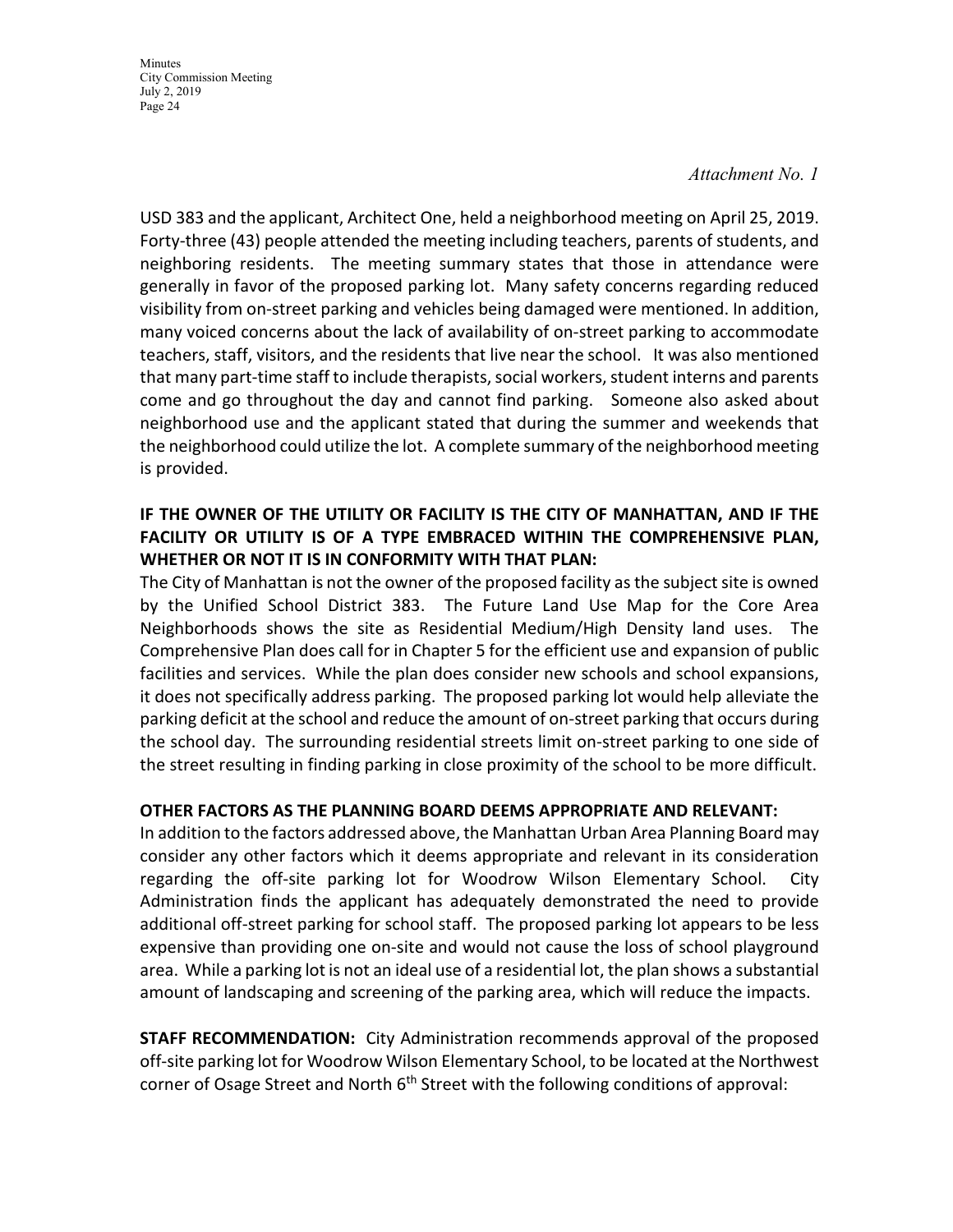*Attachment No. 1*

- 1. The parking lot shall be designed and constructed as shown on the submitted architectural site plan.
- 2. Landscaping shall be maintained as shown on the landscape plan.
- 3. Exterior lighting shall be shielded to minimize glare on adjacent properties.

*The Planning Board shall not recommend approval of the request unless it determines, by a preponderance of the evidence, that the public interests to be served by the construction or expansion of the utility or facility outweigh any impact upon legitimate community interests, as such impact is mitigated by any requirements of the Planning Board.*

*If the Planning Board recommends approval, they shall also recommend any requirements or conditions they deem necessary to mitigate impacts caused by such use. Such requirements or conditions may include, but are not limited to, any bulk, or other requirements, which would have otherwise been applicable within the zoning district in which the proposed use is to be placed.*

### **ALTERNATIVES**

It appears the Planning Board has the following alternatives concerning the issue at hand. The Board may:

- 1. Hold a public hearing on the proposal and, following the hearing, recommend approval of the proposed parking lot, based on the findings in the staff report, with the three (3) conditions of approval recommended by City Administration.
- 2. Hold a public hearing on the proposal and, following the hearing, recommend denial of the proposed parking lot for specifically stated reasons.
- 3. Hold a public hearing on the proposal and, following the hearing, modify the site plan and/or conditions of approval, to meet the needs as perceived by the Planning Board, and establish such conditions, if any, as deemed necessary to mitigate any impacts created by the proposed parking lot.
- 4. Table the public hearing of a proposed parking lot, for specifically stated reasons and provide further direction to City Administration.